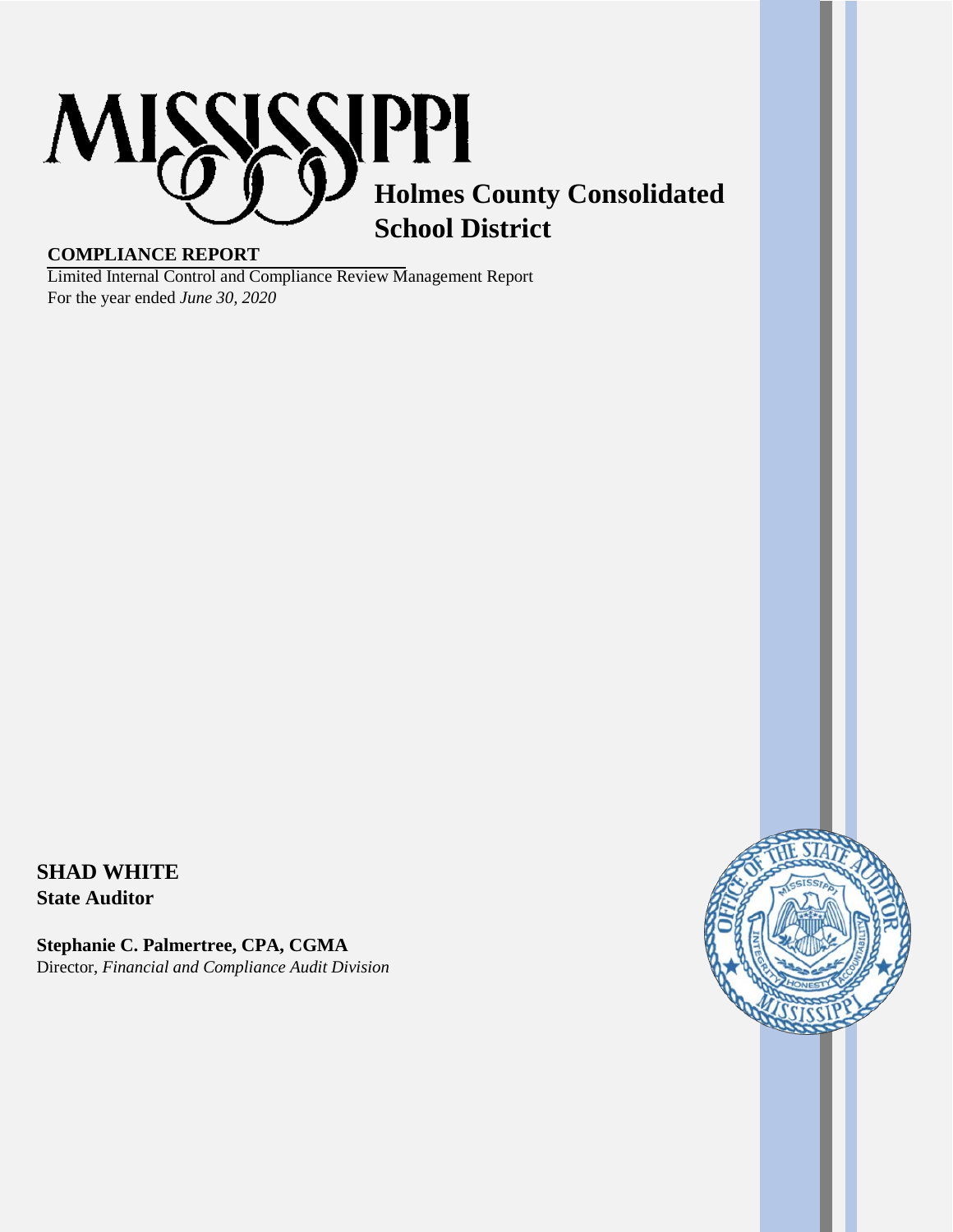

## **STATE OF MISSISSIPPI OFFICE OF THE STATE AUDITOR Shad White** AUDITOR

December 9, 2020

## **Limited Internal Control and Compliance Review Management Report**

Holmes County Consolidated School District 313 Olive Street Lexington, Mississippi 39095

Members of the Holmes County Consolidated School Board:

Enclosed for your review are the Limited Internal Control and Compliance Review Findings for Holmes County Consolidated School District for the fiscal year 2020. In these findings, the Office of the State Auditor recommends that Holmes County Consolidated School District:

- 1. Strengthen Board and Superintendent Oversight;
- 2. Strengthen Internal Controls over Bank Reconciliations;
- 3. Strengthen Internal Controls over Activity Funds Cash Receipts and Deposits;
- 4. Strengthen Internal Controls over Credit Card Usage;<br>5. Strengthen Internal Controls over Travel Reimbursem
- Strengthen Internal Controls over Travel Reimbursements;
- 6. Strengthen Internal Controls over Claims Documentation;
- 7. Ensure Compliance with State Laws over Salary Contracts;
- 8. Ensure Compliance with State Laws over Relocating Expenses;
- 9. Ensure Compliance with State Laws over Nepotism;
- 10. Ensure Compliance with State Laws over Obtaining Quotes for Purchases over \$5,000 but not over \$50,000;
- 11. Ensure Compliance with State Laws over Amended Budget;
- 12. Ensure Compliance with State Laws over Its Public Depository Report;
- 13. Ensure Compliance with State Laws over Financial Reports;
- 14. Ensure Compliance with State Laws over the Approval of Depositories;
- 15. Ensure Compliance with State Laws over Ad Valorem Escrows;
- 16. Ensure Compliance with State Laws over Reemployment of Retired Public Employees;
- 17. Ensure Compliance with State Laws over Certified Employees;
- 18. Ensure Compliance with State Laws over Sixteenth Section Annual Trust Report;
- 19. Ensure Compliance with State Laws over Sixteenth Section Shared Townships;
- 20. Ensure Compliance with State Laws over Sixteenth Section Educable Child Lists;
- 21. Ensure Compliance with State Laws over Sixteenth Section Appraisals, Lease Payments, and Taxes;
- 22. Ensure Compliance with State Laws over Statement of Economic Interest;
- 23. Ensure Compliance with State Laws over Attending Board Meetings;
- 24. Ensure Compliance with State Laws over Surety Bonds; and
- 25. Ensure Compliance with Federal Regulations over Children Internet Protection Act.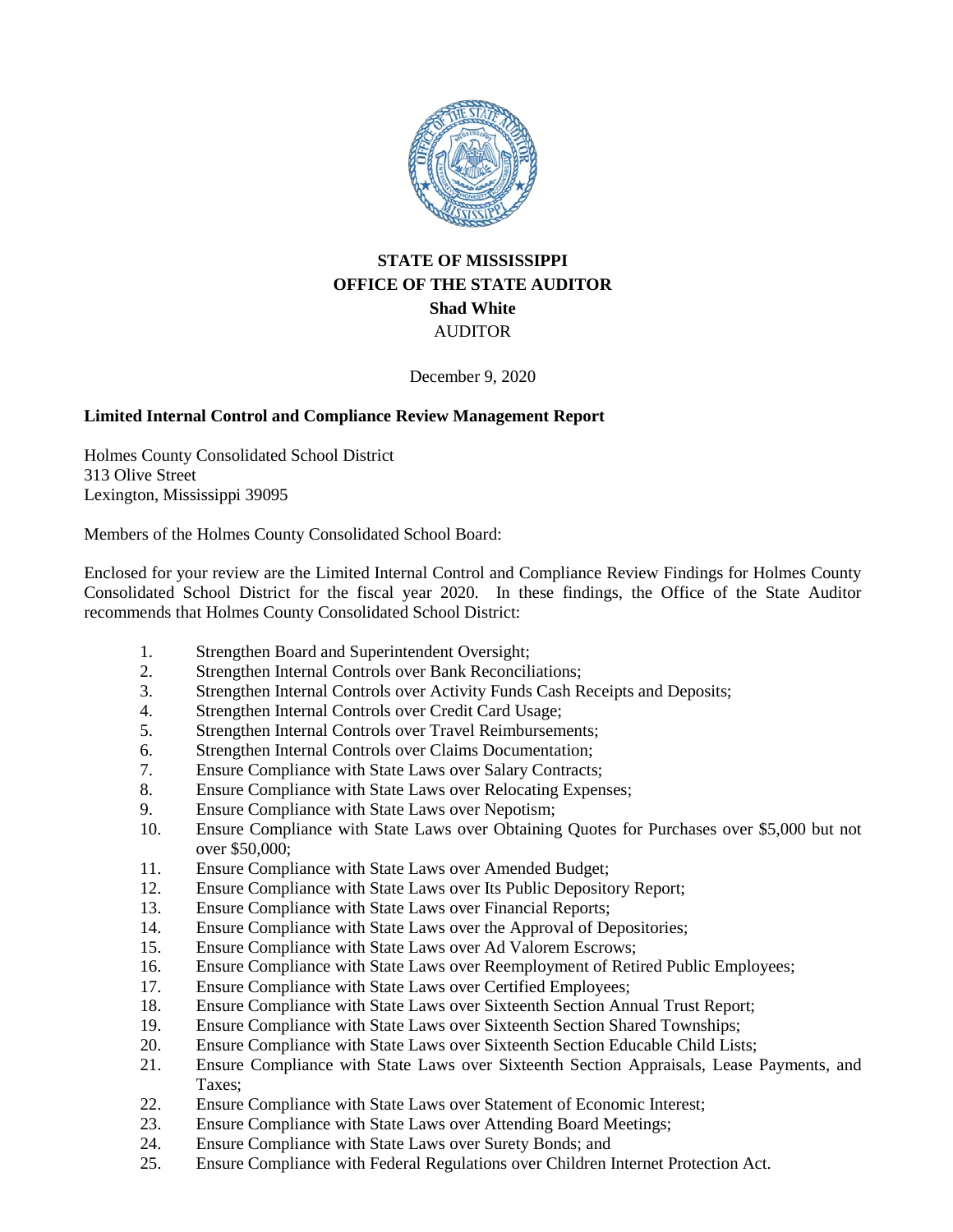Holmes County Consolidated School District December 9, 2020 Page **2** of **24**

During future engagements, we may review the findings in this management report to ensure procedures have been initiated to address these findings.

This report is intended solely for the information and use of management, individuals charged with governance and Members of the Legislature, and is not intended to be and should not be used by anyone other than these specified parties. However, this report is a matter of public record, and its distribution is not limited.

I hope you find our recommendations enable Holmes County Consolidated School District to carry out its mission more efficiently. If you have any questions or need more information, please contact me.

Sincerely,

Stephanie C. Palmertin

STEPHANIE C. PALMERTREE, CPA, CGMA Director, Financial and Compliance Audit Office of the State Auditor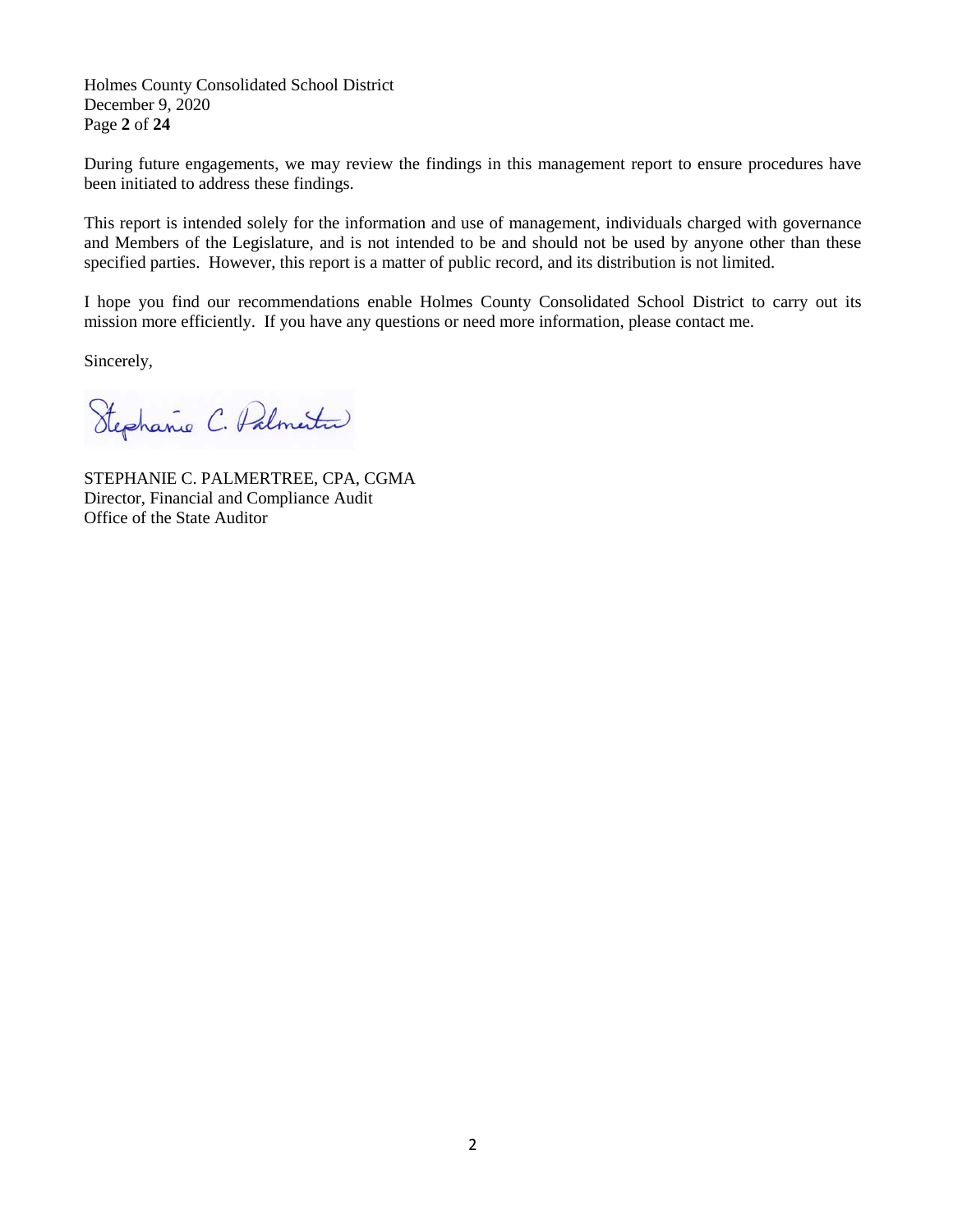Holmes County Consolidated School District December 9, 2020 Page **3** of **24**

The Office of the State Auditor has completed its limited internal control and compliance review of the Holmes County Consolidated School District for the year ended June 30, 2020.

Our procedures and tests cannot and do not provide absolute assurance that all state legal requirements have been met. Also, our consideration of the internal control over financial reporting would not necessarily disclose all matters in the internal control over financial reporting that might be weaknesses. In accordance with *Section 7- 7-211, Mississippi Code Annotated (1972)*, the Office of the State Auditor, when deemed necessary, may conduct additional procedures and tests of transactions for this or other fiscal years to ensure compliance with legal requirements.

A *deficiency in internal control* exists when the design or operation of a control does not allow management or employees, in the normal course of performing their assigned functions, to prevent, or detect and correct misstatements on a timely basis. A *significant deficiency* is a deficiency, or a combination of deficiencies, in internal control that is less severe than a material weakness, yet important enough to merit attention by those charged with governance. A *material weakness* is a deficiency, or a combination of deficiencies, in internal control such that there is a reasonable possibility that a material misstatement of the entity's financial statements will not be prevented, or detected and corrected on a timely basis.

We identified certain deficiencies in internal control over financial reporting that we consider to be *material weaknesses*. These matters are noted under the heading **MATERIAL WEAKNESSES**. We also noted certain deficiencies in controls that we noted under the heading **OTHER DEFICIENCIES**.

We noted certain instances of noncompliance with state laws that require the attention of management. These matters are noted under the headings **INSTANCES OF NONCOMPLIANCE WITH STATE LAW.** The Auditor's Office has also made a recommendation for management's consideration that it is not in violation of state law.

## **MATERIAL WEAKNESSES**

**Finding 1:** The School District Should Strengthen Board and Superintendent Oversight.

**Internal Control Deficiency:** According to the *Mississippi Public School Accountability Standards*, "The local School Board and the Superintendent of Schools shall exercise due diligence in performing the respective duties of each office in accordance with applicable law. The local School Board's responsibilities shall pertain to matters of setting policy and shall not interfere in the day-to-day operations of the School District that include, but are not limited to, such duties as those relating to personnel and management decisions…" The standards also state, "The School Board assigns all executive and administrative duties to the Superintendent, who is properly licensed and chosen in the matter prescribed by law."

**Finding Detail:** During our review of Holmes County Consolidated School District, we noted the District hosted an event unrelated to academic purposes. This event was "adults only" and was labeled B.Y.O.B. on the event's flyer… This expenditure was listed on the claims docket as a "parent celebration." Upon further review, it was uncovered the event was coordinated to celebrate the passing of a school bond; however, the bond did not pass. The event was in the amount of **\$4,200.** Failure to have adequate controls surrounding the District's expenses resulted in the misappropriation of public funds.

**Recommendation:** The School District should provide more effective and appropriate oversight over the School District's expenditures by strengthening controls, as well as, implementing new controls, policies, and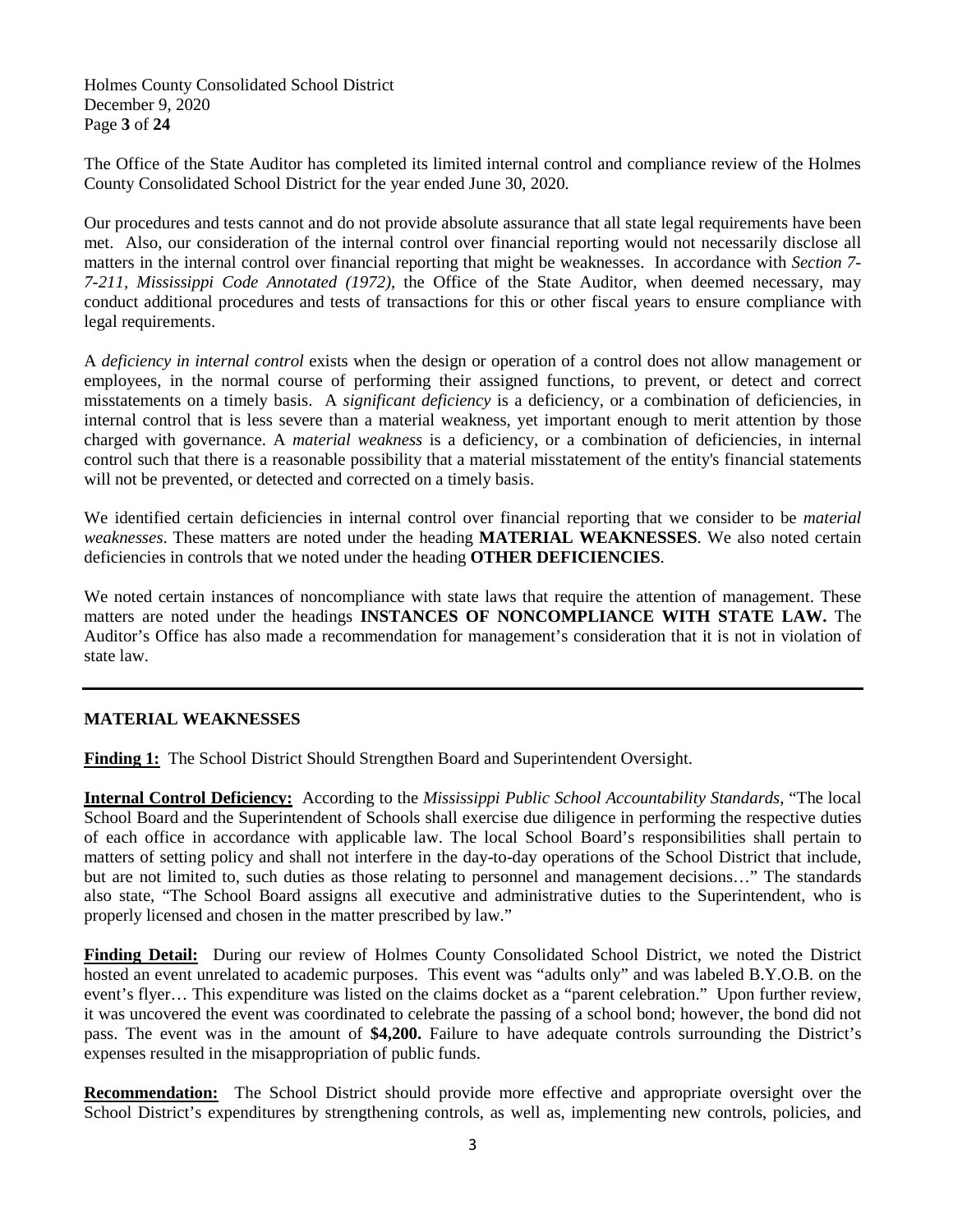Holmes County Consolidated School District December 9, 2020 Page **4** of **24**

procedures where necessary. We also recommend the repayment of **\$4,200** be made by the members of the School Board within 30 days. If the amount remains unpaid, this matter will be referred to the Investigative Division of the Office of the State Auditor for possible civil demand.

**Management's Response:** The District acknowledges this finding and will implement procedures to ensure that compliance is met going forward. The District did not provide alcoholic beverages during this function.

**Repeat Finding:** No.

**Finding 2:** The School District Should Strengthen Internal Controls over Bank Reconciliations.

**Internal Control Deficiency:** Management is responsible for ensuring that the assets of the District are safeguarded and transactions are properly documented in the District's financial records. A critical aspect outstanding checks to the balance per bank statement to reconcile to the amount of cash that is listed on the general ledger of the District to what is recorded at the bank. The reconciliation process enables the Business Office to make adjusting journal entries to correct any mistakes or unrecorded items in the District's financial records.

*Mississippi Department of Education Policy Manual, Chapter 71, Rule 71.3*, Required Monthly Reports to be Furnished to Local School Board states, "…Presentation of reconciled bank statements should be made at the next regular board meeting after the bank statements are reconciled to the District's general ledger cash balances in a timely and accurate manner."

**Finding Detail:** During the testing of bank reconciliations, we noted the following at the completion of fieldwork on July 31<sup>st</sup>, 2020:

- Four (4) bank accounts were not properly reconciled to the District's general ledger's cash balance. There was a difference totaling **(\$8,251,011**):
	- o Activity Funds \$63,596
	- o Payroll Clearing  $-$  (\$7,942,498)
	- o Accounts Payable \$17,966
	- o Food Service (\$390,075)
	- o Bond Payment \$5,329
- Three (3) bank accounts were not reconciled at all.

Failure to record all transactions in the general ledger and properly reconcile bank statements could result in errors, misstatement of the District's financial statements, or fraud occurring without being detected in a timely manner.

**Recommendation:** The District should implement policies and procedures to ensure all bank statements are reconciled timely and properly to the District's general ledger. We recommend management reconcile bank accounts monthly to the general ledger by each fund in order to effectively and timely account for any variance from the District's book balances and comply with the District's policy.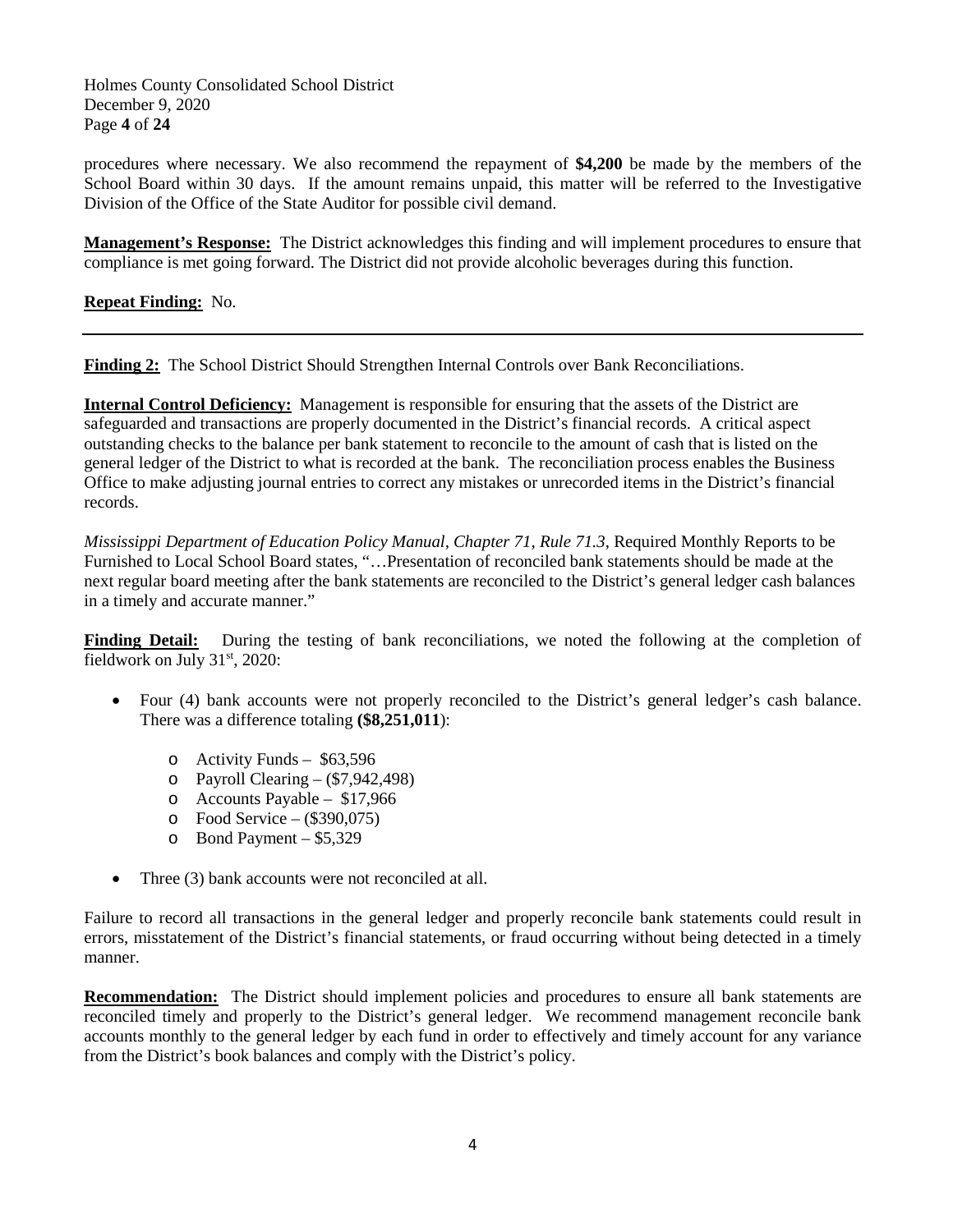Holmes County Consolidated School District December 9, 2020 Page **5** of **24**

**District's Response:** The District acknowledges this finding and will implement procedures to ensure that compliance is met on a timely basis. The exceptions noted were as of June 30, 2019 and have all been rectified. All accounts are now being reconciled routinely, on a monthly basis.

## **Repeat Finding:** No.

## **INTERNAL CONTROL DEFICIENCIES**

**Finding 3:** The School District Should Strengthen Internal Controls over Activity Fund Cash Receipts and Deposits.

**Internal Control Deficiency:** *The Internal Control-Integrated Framework published by the Committee of Sponsoring Organizations of the Tread-way Commission* specifies that a satisfactory control environment is only effective when there are adequate control activities in place. Good internal controls require the functions of processing, recording transactions, and maintaining custody of related assets to be properly recorded to ensure the assets are safeguarded against loss from unauthorized use or theft.

Finding Detail: During our testing of twenty – six (26) of Holmes County Consolidated School District's activity fund deposits, we noted the following:

- Sixteen (16) instances where there were no beginning and/or ending ticket numbers. Seven (7) of these instances auditors were unable to determine if pre-numbered tickets were used;
- Two (2) game deposits were between two (2) and nine (9) business days after monies were receipted;
- One (1) Activity Ticket Receipt Form was changed after the game deposit for Neshoba Central was made to reflect the shortage of **\$490**;
- There was a net shortage of **\$989** between deposits and ticket sales for all football games;
- Nine (9) instances where documentation wasn't available to verify game deposits and complete testing. Five (5) of those instances were all home softball games;
- Sixteen (16) instances where deposits could not be traced back to the transmittal sheet; and
- Seven (7) instances where deposits could not be traced to the general ledger.

Inadequate internal controls related to activity funds revenue collections, proper receipting, and depositing could result in a loss of assets and improper revenue recognition.

**Recommendation:** The District should strengthen controls and enforce policies and procedures to ensure receipts from all activity are safeguarded, adequately recognized, and recorded.

**District's Response:** The District acknowledges this finding and will implement procedures to ensure that compliance is met on a timely basis. The information will be thoroughly reviewed and the following follow-up will occur: 1) Specific procedures will be created and distributed, and 2) the personnel involved with each of noted findings, to include school level administrators, will receive professional development to ensure future compliance.

## **Repeat Finding:** No.

## **OTHER DEFICIENCIES AND NONCOMPLIANCE WITH STATE LAW**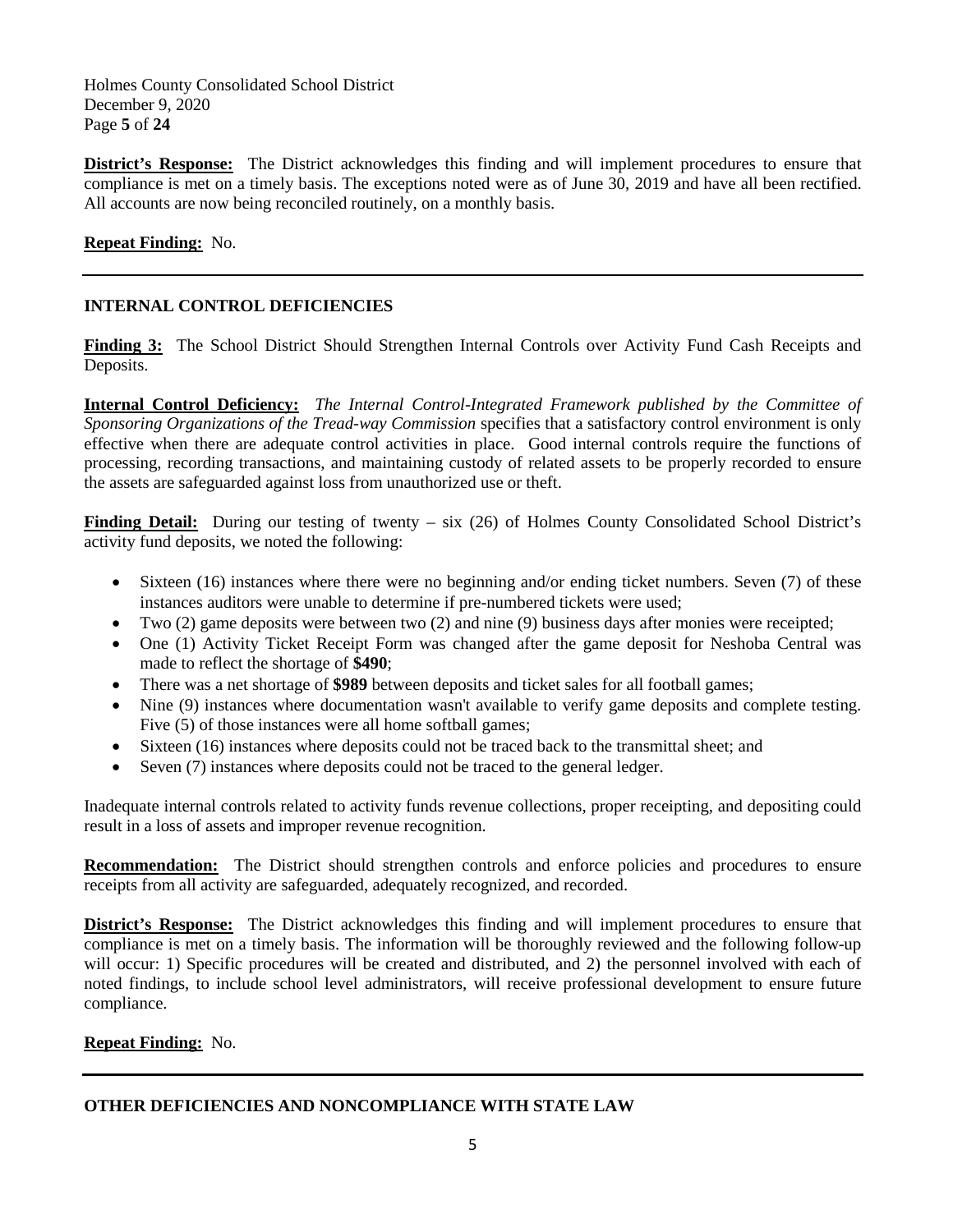Holmes County Consolidated School District December 9, 2020 Page **6** of **24**

**Finding 4:** The School District Should Strengthen Internal Controls and Ensure Compliance with State Laws over Credit Card Usages.

**Internal Control Deficiency:** Management is responsible for implementing proper internal controls surrounding the cash disbursement functions, maintaining and recording all credit card transactions into the general ledger.

**Applicable State Law:** *Section 39-5-9, Mississippi Code Annotated (1972)*, and the Mississippi Department of Archives and History states, financial records should be retained five (5) years following submissions of all final financial reports on federal grant projects providing audit has been releases one (1) year. All financial records of school districts and local schools includes purchase orders, material invoices, receivable reports, receipt copies, etc.

*DFA 10.112.03, Merchant-Specific Credit Cards*, requires before any governing body may obtain a merchant specific credit card there must be a written justification for the need of the card to the Office of Purchasing, Travel and Fleet Management. This justification should be spread upon the minutes of this Board.

*DFA 10.112.04, Merchant Specific Credit Card Minimum Requirements*, states, "Upon receipt of the monthly statement, the cardholder shall review all charges to assure accuracy, complete applicable dispute documents, reconcile the statement with copies of receipts and order logs, and approve and sign the statement… The appropriate agency official shall maintain a file with the statements and all applicable receipts and dispute documents."

**Finding Detail:** During our testing of Holmes County Consolidated School District's credit cards, we noted the following:

- The District did not receive prior approval from the Office of Purchasing, Travel and Fleet Management before obtaining a Capital One credit card. This card was utilized for six (6) weeks;
- The District did not have in its Board minutes' justification for the credit card; and
- Twenty-two (22) purchases with the Capital One credit card totaling **\$12,338** did not have itemized receipts maintained with the monthly statements, Board-approved travel, and were not posted to the general ledger.

Due to the lack of documentation maintained and inadequate internal controls surrounding the credit card purchases, OSA is unable to determine if these charges were for legitimate and legal school expenditures or personal use. This matter will be referred to the Investigative Division of the Office of the State Auditor.

**Recommendation:** The School Board, Superintendent, and management should implement and enforce policies and procedures to strengthen controls concerning its credit card use, in addition, to abiding by the laws, rules, and regulations set by DFA and the State of Mississippi.

**District's Response:** The District acknowledges this finding and will implement procedures to ensure that compliance is met on a timely basis. The district previously discontinued the use of a Capitol One credit card as of July 2019. We are also reviewing the transactions and will ensure that each transaction is properly recorded. The information will be thoroughly reviewed and the personnel involved with each of the noted findings will receive professional development to ensure compliance with the district's policies and procedures.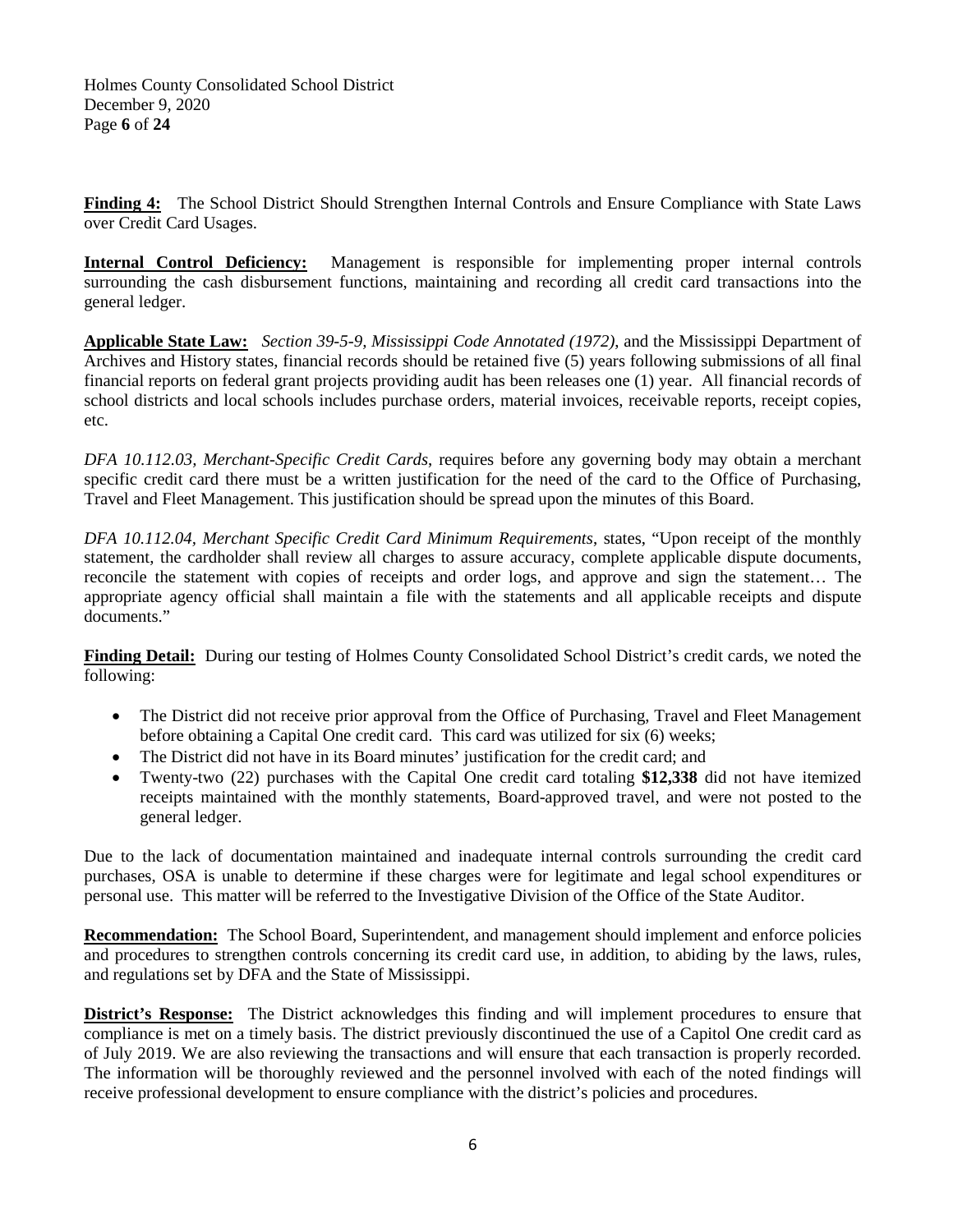Holmes County Consolidated School District December 9, 2020 Page **7** of **24**

## **Repeat Finding:** No.

**Finding 5:** The School District Should Strengthen Internal Controls and Ensure Compliance with State Laws over Travel Reimbursements.

**Internal Control Deficiency:** Management is responsible for properly safeguarding the assets of the District and ensuring all reimbursements are approved, documented, and allowed.

District policy *Section D Fiscal Management, DJDAA Travel Reimbursements* states, "…Reimbursement for travel related expenses will be based on approved and documented lodging expenditures, mileage reimbursement for private vehicle use and/or out-of-pocket for other travel arrangements or during that time according to the state regulations for travel. Carpooling or ride-share shall be enforced as feasible."

**Applicable State Law:** *Section 25-3-41(4), Mississippi Code Annotated (1972),* states, "In addition to the foregoing, a public officer or employee shall be reimbursed for other actual expenses such as meals, lodging and other necessary expenses incurred in the course of the travel, subject to limitations placed on meals for intrastate and interstate official travel by the Department of Finance and Administration, provided, that the Legislative Budget Office shall place any limitations for expenditures made on matters under the jurisdiction of the Legislature. The Department of Finance and Administration shall set a maximum daily expenditure annually for such meals and shall notify officers and employees of changes to these allowances immediately upon approval of the changes."

**Finding Detail:** During testing of thirty (30) travel reimbursements, we noted the following:

- Three (3) instances where documentation was not provided to complete testing;
- Two (2) travel expenses were improperly coded in the District's general ledger;
- Seven (7) travel vouchers were not signed for approval for payment;
- Seven (7) travel vouchers did not have corroborating evidence for the purpose of the trip;
- Travel mileage reimbursements for three (3) private vehicle mileage reimbursements were not reimbursed properly;
- One (1) employee was not reimbursed for miles driven totaling **\$262**;
- Two (2) employees were reimbursed below the statutorily required mileage rate resulting in a difference of **\$20**;
- Four (4) travel vouchers were not supported by receipts showing payment by employee;
- One (1) meal reimbursement to the Special Assistant to the Superintendent was \$30 above the maximum daily limit allowed set by the Department of Finance and Administration;
- One (1) instance where the Superintendent was reimbursed for attending the National Association of State Boards of Education conference in the amount of **\$1,884** without proof of payment of registration or hotel stay;
- Eleven (11) out-of-district travel to conventions, associations, and meetings did not have prior approval; and
- Four (4) instances where meals could not be verified as not being a part of the registration.

Lack of adequate controls could result in the fraud, loss, or misappropriation of public funds.

**Recommendation:** The School Board should strengthen policies and procedures surrounding reimbursements for professional travel expenses.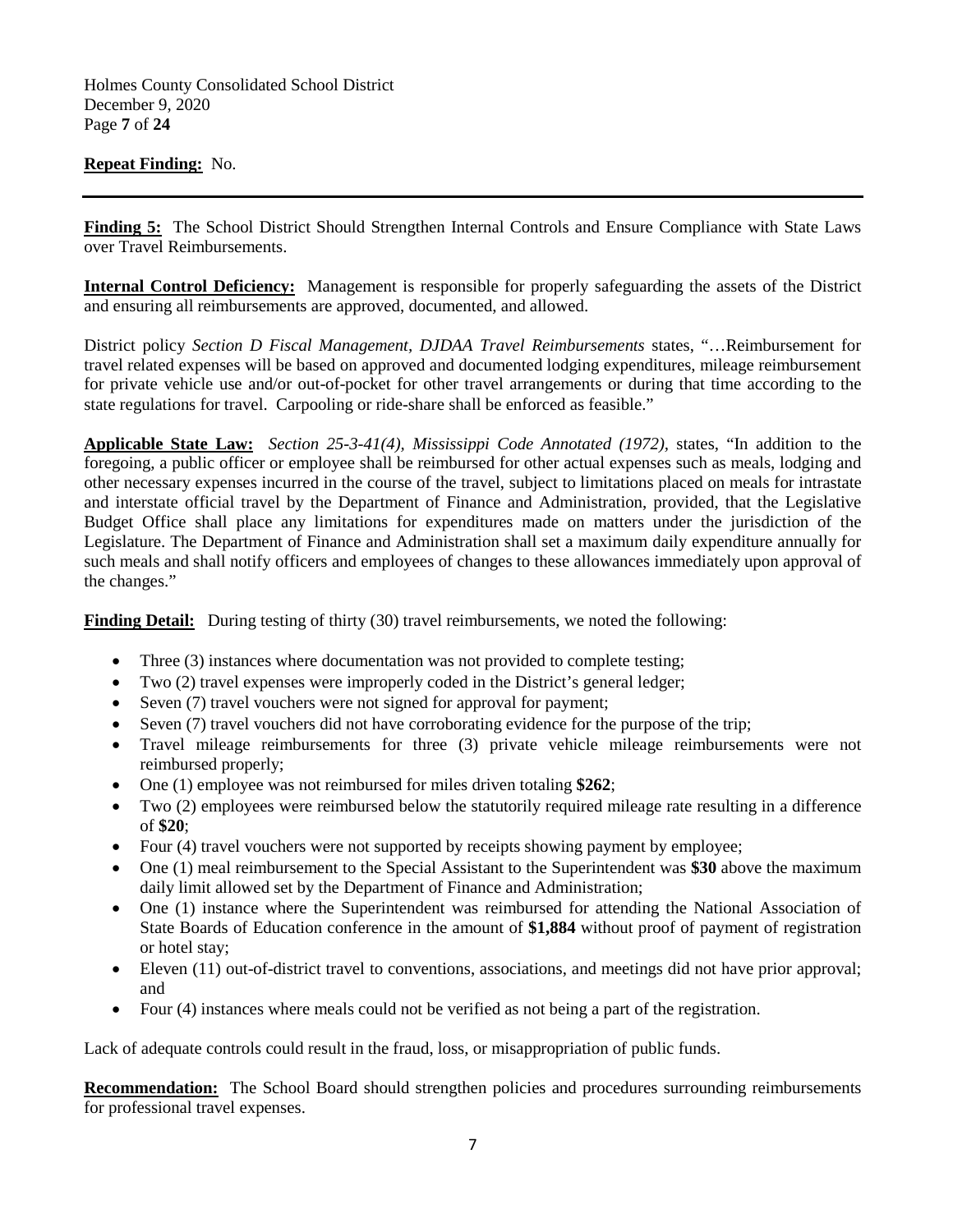Holmes County Consolidated School District December 9, 2020 Page **8** of **24**

**District's Response:** The District acknowledges this finding and will implement procedures to ensure that compliance is met on a timely basis. The information will be thoroughly reviewed, and the personnel involved with each of the noted findings will receive professional development to ensure compliance with the District's Accounting and Procedures Manual.

## **Repeat Finding:** No.

**Finding 6:** The School District Should Strengthen Internal Controls and Ensure Compliance with State Laws over Maintaining Claim Documentation.

**Internal Control Deficiency:** *The Internal Control-Integrated Framework published by the Committee of Sponsoring Organizations of the Treadway Commission* specifies that a satisfactory control environment is only effective when there are adequate control activities in place. Management is responsible for properly safeguarding the assets of the School District and ensuring the terms of service contracts are met and adhered to at all times.

**Applicable State Law:** *Section 37-9-14(7), Mississippi Code Annotated (1972),* states, "The superintendent of schools shall maintain as a record in his office a book or a computer printout in which he shall enter all demands, claims and accounts paid from any funds of the school district. The record shall be in a form to be prescribed by the State Auditor. All demands, claims and accounts filed shall be preserved by the superintendent of schools as a public record for a period of five (5) years."

*Board Policy Section D Fiscal Management Policy DJEG Purchase Orders and Contracts and the Accounting Manual of Mississippi Public Schools,* requires the District to utilize within its purchase system requisitions, purchase orders, and receiving reports, which should be logged and maintained in its business office.

Finding Detail: During our review of service contracts and claims dockets, we noted the following:

- Nine (9) invoices were dated before the purchase orders and requisitions;
- Three (3) purchases were missing both the requisitions and purchase orders totaling **\$6,175**;
- One (1) contract did not have supporting documentation for the consultant's expenditures totaling **\$9,990**;
- One (1) purchase was missing the purchase order; and
- One (1) contract exceeded the Board-approved contract amount by **\$5,500**.

Failure to adhere to the state laws and regulations, and Board policy resulted in noncompliance and overpayment of expenses. Inadequate controls over maintaining claim documentation could result in fraud, misappropriation, or loss of public funds.

**Recommendation:** The School District should ensure compliance with all claims by maintaining all required documents within the District. Also, the School District should ensure all contracts are in adherence to the Board approved amounts and its expenses are documented.

**District's Response:** The District acknowledges this finding and will implement procedures to ensure that compliance is met on a timely basis. The information will be thoroughly reviewed, and the personnel involved with each of the noted findings will receive professional development to ensure compliance with the District's policies and procedures.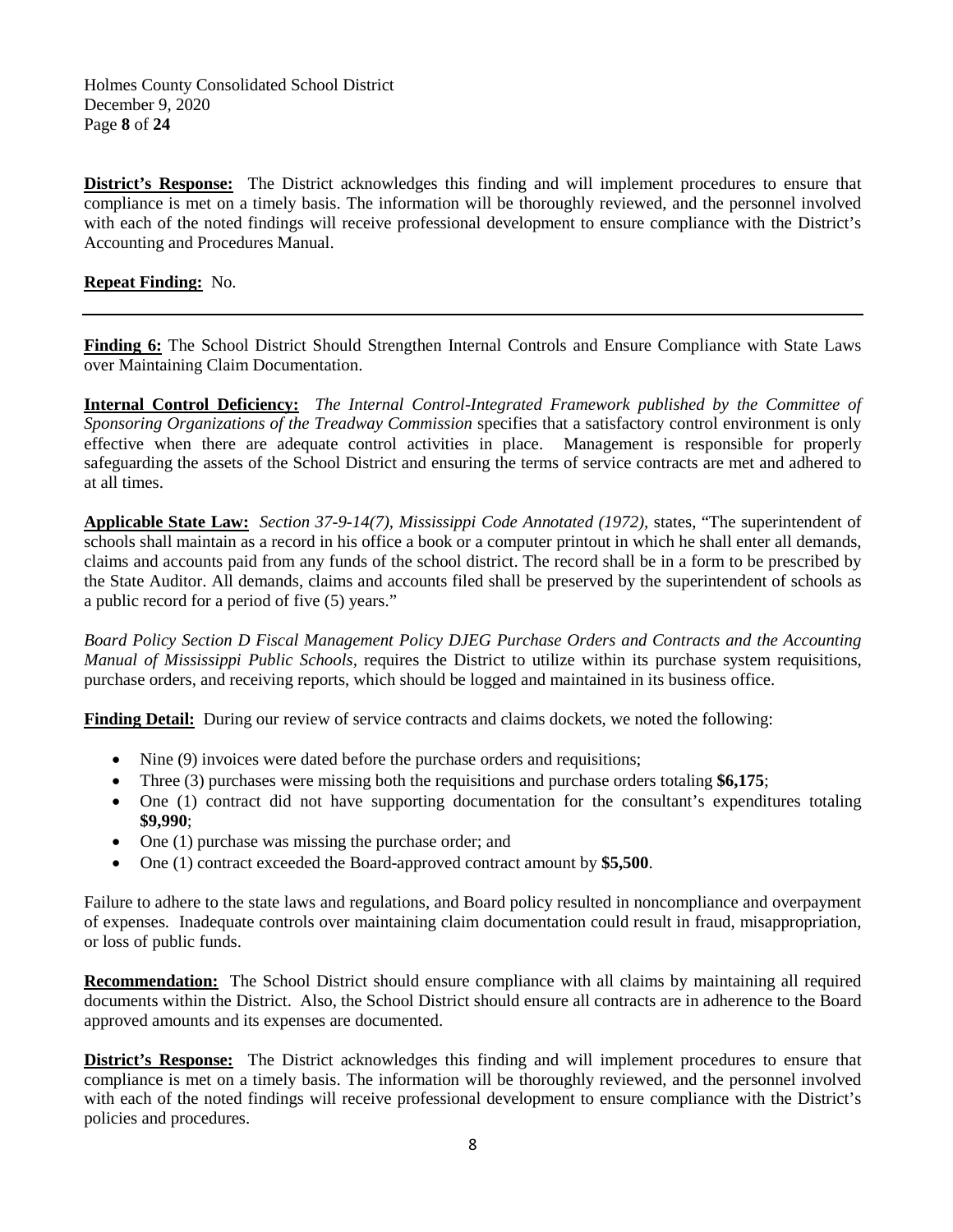Holmes County Consolidated School District December 9, 2020 Page **9** of **24**

## **Repeat Finding:** No.

## **INSTANCES OF NONCOMPLIANCE WITH STATE LAW**

**Finding 7:** The School District Should Ensure Compliance with State Laws over Approved Contracts.

**Applicable Laws:** *Section 37-9-37, Mississippi Code Annotated (1972)*, states, "The amount of salary to be paid any superintendent, principal, or licensed employee shall be fixed by the school board, provided that the requirements of Chapter 19 of this title are met as to superintendents, principals, and licensed employees paid in whole or in part from minimum education program funds."

*Attorney General Opinion 1984 WL 247596 and Section 37-9-43*, *Mississippi Code* Annotated *(1972)*, states, "It shall be unlawful for a superintendent, principal, or teacher to be paid for any services as such until a written contract has been executed as is provided and required by this chapter. If any county superintendent or municipal separate school district superintendent shall make any such payment prior to the execution of the contract he shall be civilly liable for the amount thereof, and, in addition, the county superintendent shall be liable upon his bond. Therefore, it is our opinion that since teachers can only be paid pursuant to the written contract, they could not, under the circumstances you describe, receive pay for extra work which is not a part of their contract with the school District.

**Finding Detail:** During our review of Holmes County Consolidated School District's contracts and payroll, we noted that the Superintendent was overpaid during fiscal years 2019 and 2020. The Board approved an annual salary in the amount of **\$160,000**, which was spread upon the minutes; however, the Superintendent was actually paid **\$170,000 for** both fiscal years.

Failure to implement adequate controls, policies, and procedures in regards to the payments of salaries resulted in the Superintendent being overpaid **\$20,000**.

**Recommendation:** The School District should ensure all salaries are paid according to the contracts approved by the Board. Additionally, we recommend the Superintendent repays the District **\$20,000** within 30 days of the date of this report. If the Superintendent fails to reimburse the District, this matter will be referred to the Investigative Division of the Office of the State Auditor for possible civil demand.

**District's Response:** The Superintendent's contract provided for a salary of **\$170,000**.

#### **Repeat Finding:** No.

**Auditor's Note:** Per review of the Board minutes, the Superintendent's approved salary was **\$160,000**. The Board did not approve the Superintendent's salary for **\$170,000** in any of the Board minutes.

Finding 8: The School District Should Ensure Compliance with State Laws over the Superintendent's Relocating Expenses.

**Applicable State Law:** *Section 37-7-301(nn), Mississippi Code Annotated (1972),* states, "…The reimbursement shall not exceed One Thousand Dollars (\$1,000.00) for the documented actual expenses incurred in the course of relocating, including the expense of any professional moving company or persons employed to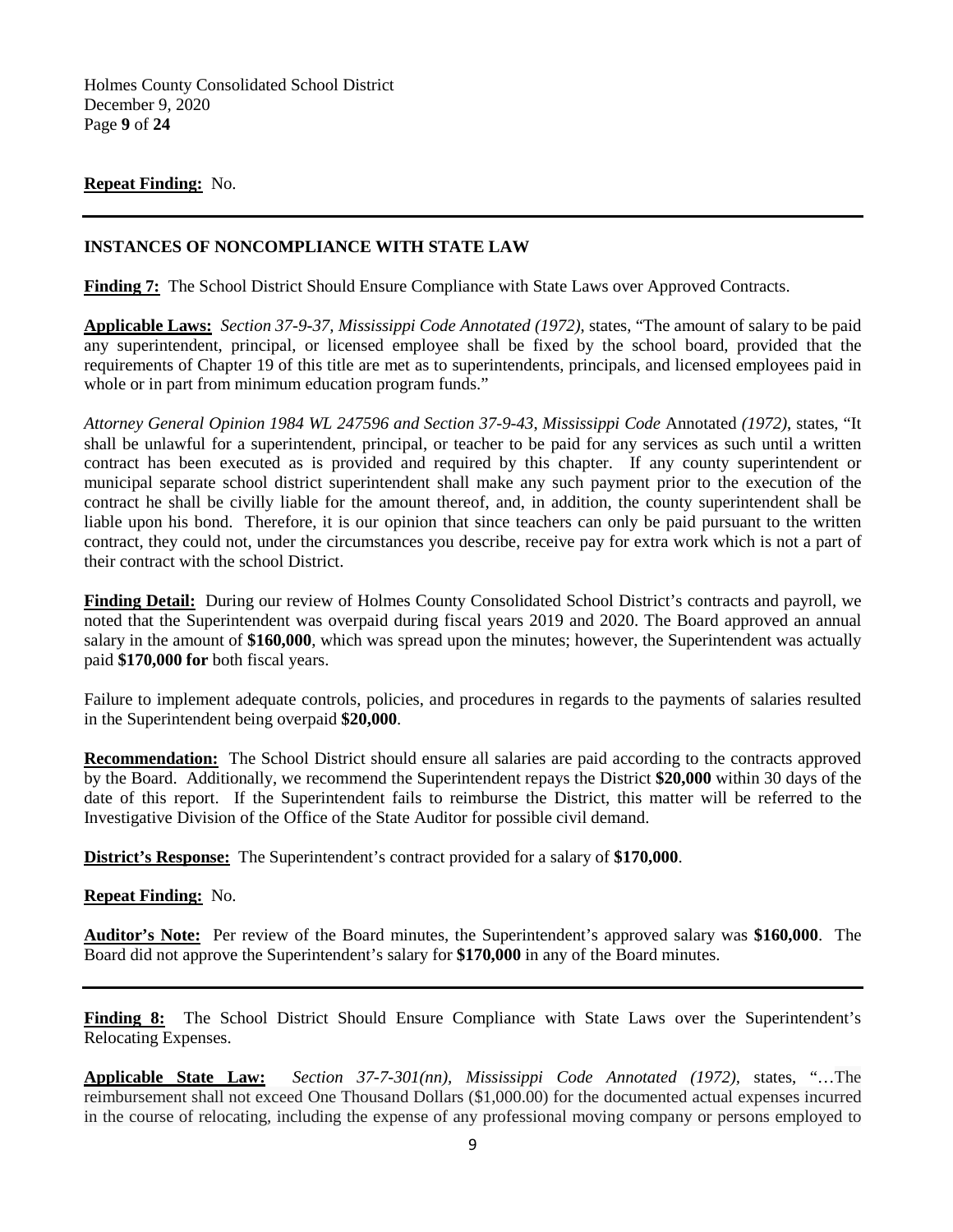assist with the move, rented moving vehicles or equipment, mileage in the amount authorized for county and municipal employees under *Section 25-3-41* if the licensed employee used his personal vehicle or vehicles for the move, meals and such other expenses associated with the relocation. No licensed employee may be reimbursed for moving expenses under this section on more than one (1) occasion by the same school district. Nothing in this section shall be construed to require the actual residence to which the licensed employee relocates to be within the boundaries of the school district that has executed a contract for employment in order for the licensed employee to be eligible for reimbursement for the moving expenses. However, the licensed employee must relocate within the boundaries of the State of Mississippi."

**Finding Detail:** During our review of Holmes County Consolidated School District's personnel expenses, it was noted the Superintendent's relocation expenses were paid totaling **\$9,000**; however, there was no supporting documentation provided to support the reimbursement. Because this expense is not supported and in excess of the limit allowed by *Mississippi Code Section 37-7-301 (nn),* the Superintendent was improperly paid **\$8,000**.

Due to noncompliance with state laws and regulations, and lack of internal controls surrounding the relocation expenses of the District's Superintendent, public funds were misappropriated.

**Recommendation:** The Board should ensure that relocation expenses reimbursed to the Superintendent are not in excess of **\$1,000**, as required by state law. Additionally, we recommend the Superintendent and/or the Board repay the District in the amount totaling **\$8,000** within 30 days of the date of this report. If the Superintendent and/or Board fails to reimburse the District, this matter will be referred to the Investigative Division of the Office of the State Auditor for possible civil demand.

**District's Response:** According to the *May 11, 2018, Attorney General Opinion to Pat Robertson*, an agency may pay moving expenses "as long as the original contract of employment included those expenses as part of the compensation package." The original contract of employment with Superintendent specifically provided "(d) The District shall provide the Superintendent with Nine Thousand Dollars (\$9,000) in moving expenses to assist the Superintendent with the cost of moving to the District."

## **Repeat Finding:** No.

**Auditor's Note:** The aforementioned statute states "reimbursement shall not exceed One Thousand Dollars (\$1,000.00) for the documented actual expenses incurred in the course of relocating." The Attorney General Opinion noted above by the Superintendent applies to state employees, which does not apply to the District's Superintendent.

**Finding 9:** The School District Should Ensure Compliance with State Laws Over Nepotism.

**Applicable State Laws:** *Section 25-4-105(1), Mississippi Code Annotated (1972)*, states, "No public servant shall use his official position to obtain, or attempt to obtain, pecuniary benefit for himself other than that compensation provided for by law, or to obtain, or attempt to obtain, pecuniary benefit for any relative or any business with which he is associated."

*Section 25-4-105(4), Mississippi Code Annotated (1972)*, states, "…a public servant or his relative…(b) May be a contractor or vendor with any authority of the governmental entity other than the authority of the governmental entity of which he is a member, officer, employee or agent or have a material financial interest in a business which is a contractor or vendor with any authority of the governmental entity other than the authority of the governmental entity of which he is a member, officer, employee or agent where such contract is let to the lowest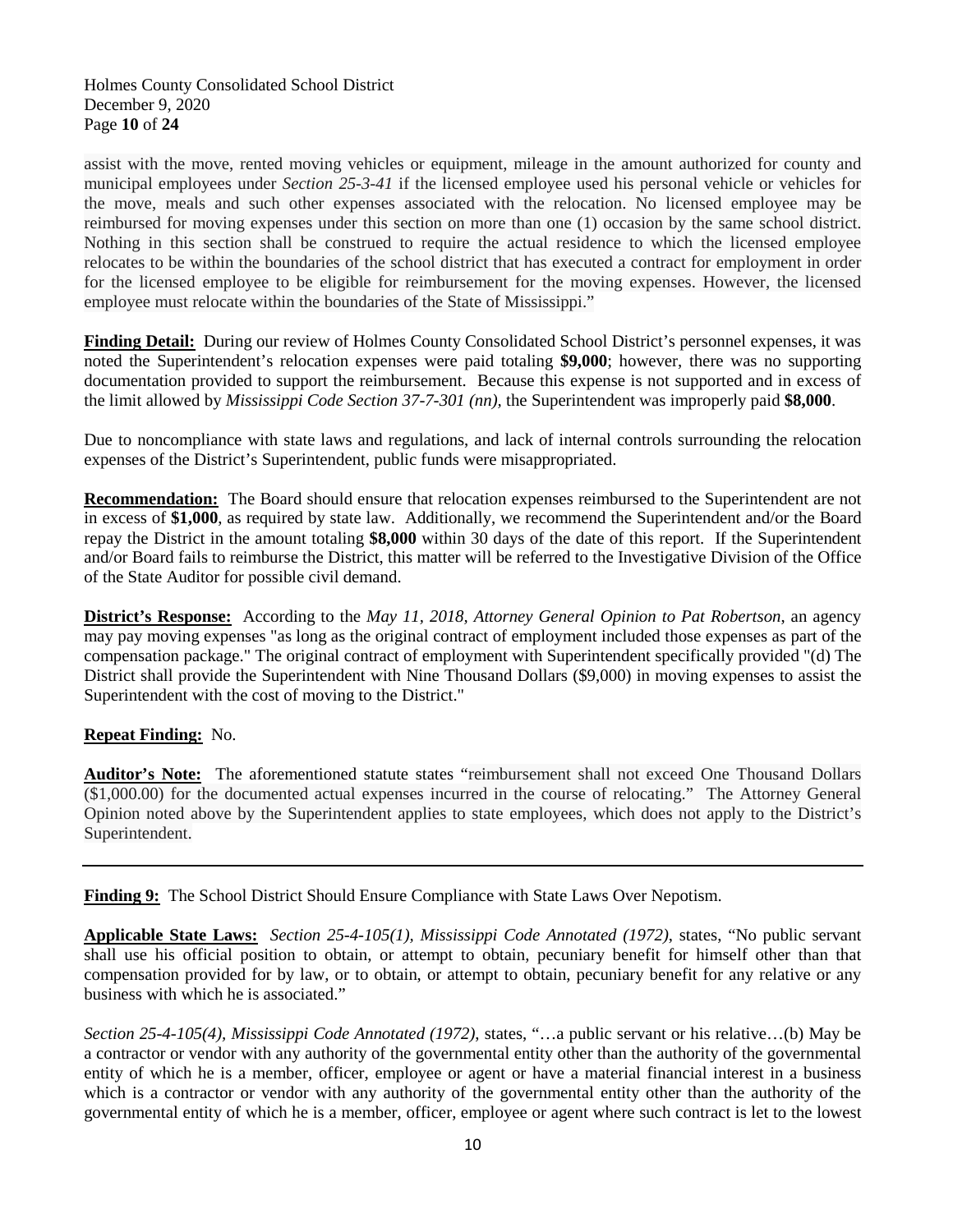Holmes County Consolidated School District December 9, 2020 Page **11** of **24**

and best bidder after competitive bidding and three (3) or more legitimate bids are received or where the goods, services or property involved are reasonably available from two (2) or fewer commercial sources, provided such transactions comply with the public purchases laws."

**Finding Detail:** During our review of Holmes County Consolidated School District, we noted the Superintendent's relatives were not disclosed on his related party questionnaire or within the District's Board minutes. Upon further review, auditors discovered there were purchases made to his sister's catering business totaling **\$8,000** and brother-in-law's charter bus services totaling **\$6,000**. The nature of their relationship was not disclosed to the Board.

Failure to ensure compliance with *Section 25-4-105, Mississippi Code Annotated (1972)* could result in misuse and abuse of public funds.

**Recommendation:** The School District should ensure compliance with *Section 25-4-105*. This matter will be turned over to the Mississippi Department of Ethics for review.

**District's Response:** The District acknowledges this finding and will implement procedures to ensure that compliance is met on a timely basis. The District will provide additional training for the Board and financial staff on nepotism and ethics statutes and rules.

**Repeat Finding:** No.

**Finding 10:** The School District Should Ensure Compliance with State Laws Over Obtaining Quotes for Purchases Over \$5,000 But Not Over \$50,000.

**Applicable State Law:** *Section 31-7-13(b), Mississippi Code Annotated (1972)*, requires the District to obtain at least two competitive written bids for purchases over \$5,000 but not over \$50,000 exclusive of freight and shipping charges. The District is required to accept the lowest and best competitive written bid.

**Finding Detail:** During the testing of purchasing, we noted one (1) vendor purchase did not have quotes or bids totaling **\$5,800**.

Failure to obtain at least two (2) competitive bids resulted in the School District not being in compliance with state purchasing laws.

**Recommendation:** The School District should ensure compliance with *Section 31-7-13(b), Mississippi Code Annotated (1972)*, by properly obtaining at least two (2) bids for purchases over \$5,000 but not over \$50,000, as required by law.

**District's Response:** The District acknowledges this finding and will implement procedures to ensure that compliance is met on a timely basis. The information will be thoroughly reviewed, and the personnel involved with each of the noted findings will receive professional development to ensure compliance with the district's Accounting and Procedures manual.

## **Repeat Finding:** No.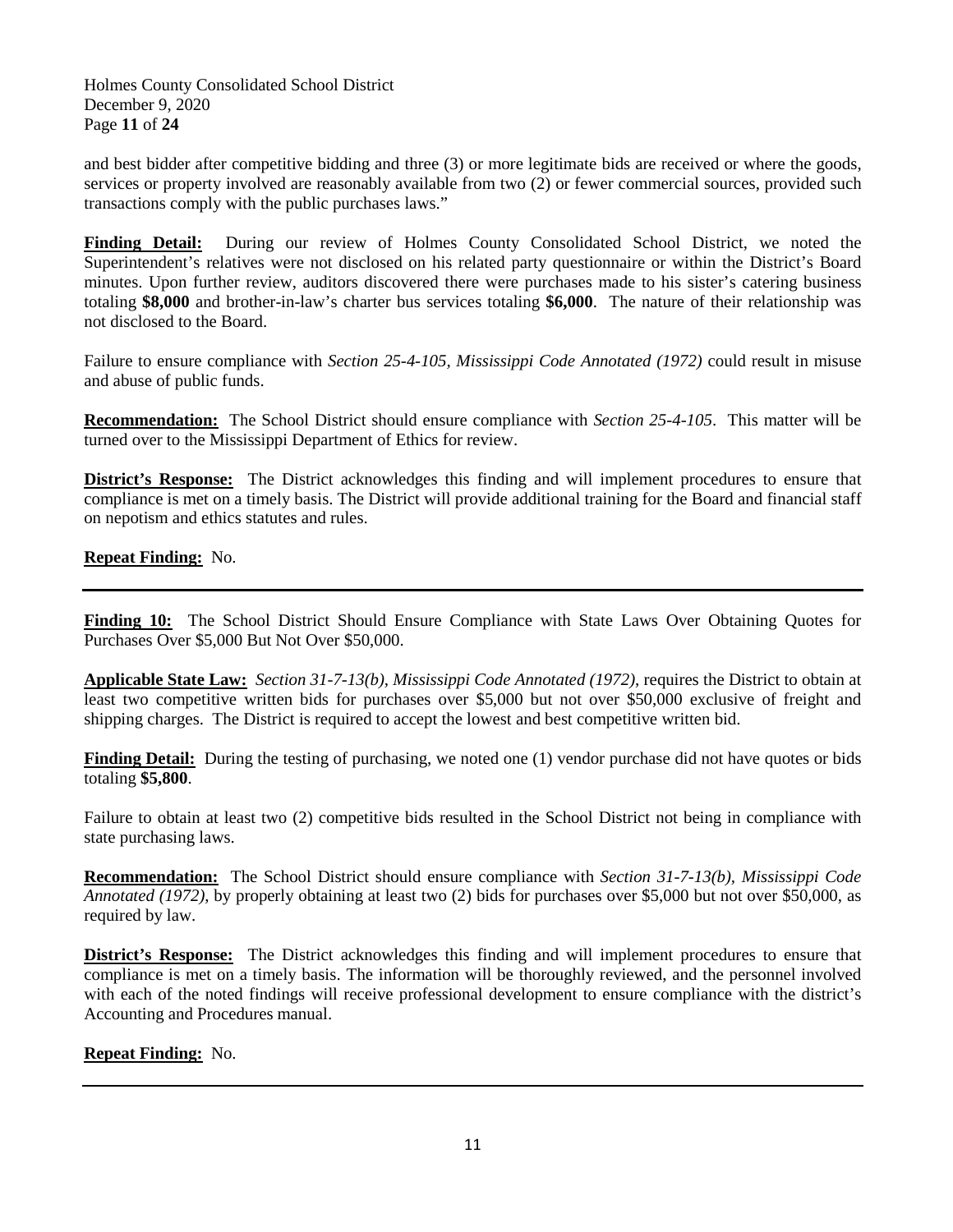Holmes County Consolidated School District December 9, 2020 Page **12** of **24**

**Finding 11:** The School District Should Ensure Compliance with State Laws over Budgeted Expenditures and Filing of the Amended Budget.

**Applicable State Law:** *Section 37-61-19, Mississippi Code Annotated (1972),* states, "It shall be the duty of the superintendents of school and the school board of all school districts to limit the expenditure of school funds during the fiscal year to the resources available. It shall be unlawful for any school district to budget expenditures from a fund in excess of the resources available within that fund."

*Section 37-61-21(2), Mississippi Code Annotated (1972), states, "On or before the fifteenth day of October of* each year, the local school board of each school district, with the assistance of the school district superintendent, shall prepare and file with the State Department of Education year-end financial statements and any other budgetary information that the State Board of Education may require."

**Finding Detail:** During our review of the amended budgets for Holmes County Consolidated School District, we noted the following exceptions:

- The District did not submit the final amended budget for fiscal year 2019 to the Board until January 16, 2020, which is subsequent to the October  $15<sup>th</sup>$  deadline;
- The District's actual expenditures for Fund 2711 (Vocational Fund), Fund 2951 (Russ Grant), and Fund 3900 (2017 Storm Damage) exceeded the budgeted expenditures in the combined amount of **\$1,612,191**; and
- Two (2) funds, Fund 2951 (Russ Grant) and Fund 3900 (2017 Storm Damage), did not have budgeted expenditures.

Failure for the District to ensure these are resources for all expenditures could result in deficit fund balances. Also, the District's failure to submit the final amended budget on or before October 15<sup>th</sup>, 2019 resulted in the non-compliance with *Miss. Code Section 37-61-21(2)*.

**Recommendation:** The School District should ensure compliance with *Sections 37-61-19* and *Section 37-61- 21(2)* by ensuring all funds have available resources before expenditures are approved and that the final amended budget is submitted on or before October 15th.

**District's Response:** The District acknowledges this finding and will implement procedures to ensure that compliance is met on a timely basis. The information will be thoroughly reviewed and the personnel involved with each of noted findings will receive professional development to ensure compliance with the district's policies and procedures.

## **Repeat Finding:** No.

**Finding 12:** The School District Should Ensure Compliance with State Laws over Public Depositor's Annual Report.

**Applicable State Law:** *Section 27-105-5(6) (b), Mississippi Code Annotated (1972*), states, "Not later than thirty (30) days following its fiscal year end, a public depositor shall notify the State Treasurer of its official name, address, federal tax identification number, and provide a listing of all accounts that it had with qualified public depositories, including the deposit balance in those accounts, as of its fiscal year end."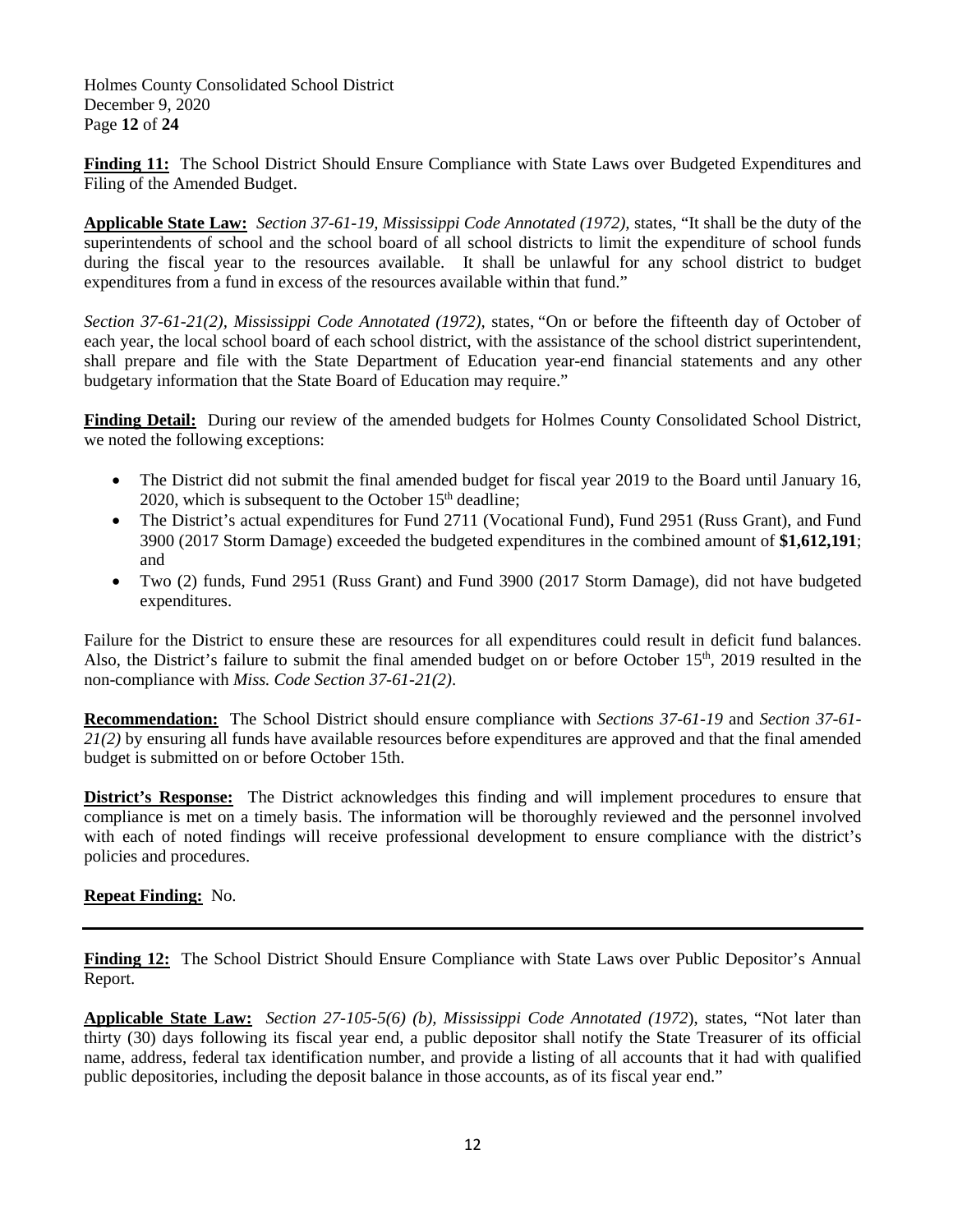Holmes County Consolidated School District December 9, 2020 Page **13** of **24**

**Finding Detail:** During our review of the District's 2019 Public Depositor Annual Report, we noted it was not submitted to the Mississippi State Treasurer's Office within thirty (30) days of the fiscal year end. The District submitted their annual report on March 26, 2020, which was eight (8) months after June 30, 2019. Additionally, there were seven (7) of the District's bank accounts totaling **\$169,166** that were not reported.

Failure to submit the Public Depositor Annual Report accurately and in a timely manner could result in the State Treasurer's Office having inaccurate records and increase the risk that the District's total deposits may not be properly collateralized.

**Recommendation:** Management should develop controls to ensure the Public Depositor Annual Report is submitted accurately to the State Treasurer's Office within thirty (30) days of fiscal year, as required by law.

**District's Response:** The District acknowledges this finding and will implement procedures to ensure that compliance is met on a timely basis. The district has: 1) implemented a monthly calendar of all due dates and 2) trained and assigned specific staff to complete this report in a timely fashion.

## **Repeat Finding:** No

**Finding 13:** The School District Should Ensure Compliance with State Laws over Monthly Financial Reports.

**Applicable State Laws:** *Section 37-9-18(1) (a), Mississippi Code Annotated (1972),* states, "The State Board of Education shall promulgate rules and regulations concerning the type of financial reports required to be submitted by the superintendent of schools to the local school board, and the frequency with which the reports shall be submitted by the superintendent of schools to the local school board, and the frequency with which the reports shall be submitted."

*Mississippi State Board of Education Policy Manual, Chapter 71, Rule 71.3, Required Monthly Reports to be Furnished to Local School Board* states that, "at minimum, the Superintendent should provide reconciled bank statements, a statement of revenues and expenditures, current budget status, a cash flow statement by month, and a combined balance sheet or current fund equity balances."

**Finding Detail:** During our review of the monthly financial reports within the District's Board minutes, we noted that the required financial reports for July 2018 through April 2020 were not presented to the School Board.

Failure to comply with the financial reporting requirements established by the State Board of Education constitutes a violation of the *Mississippi Public School Accountability Standards*. Additionally, presenting false or inaccurate information to the Board could lead to the School Board not being appropriately and timely informed of the District's financial status, which would influence decisions made by the Board concerning claims.

**Recommendation:** The Superintendent and management should ensure an accurate and complete set of financial reports are submitted to the Board each month, as required by law.

**District's Response:** The District acknowledges this finding and will implement procedures to ensure that compliance is met on a timely basis. However, it should be noted that the district hired a CFO in October 2019 and subsequently has met this requirement.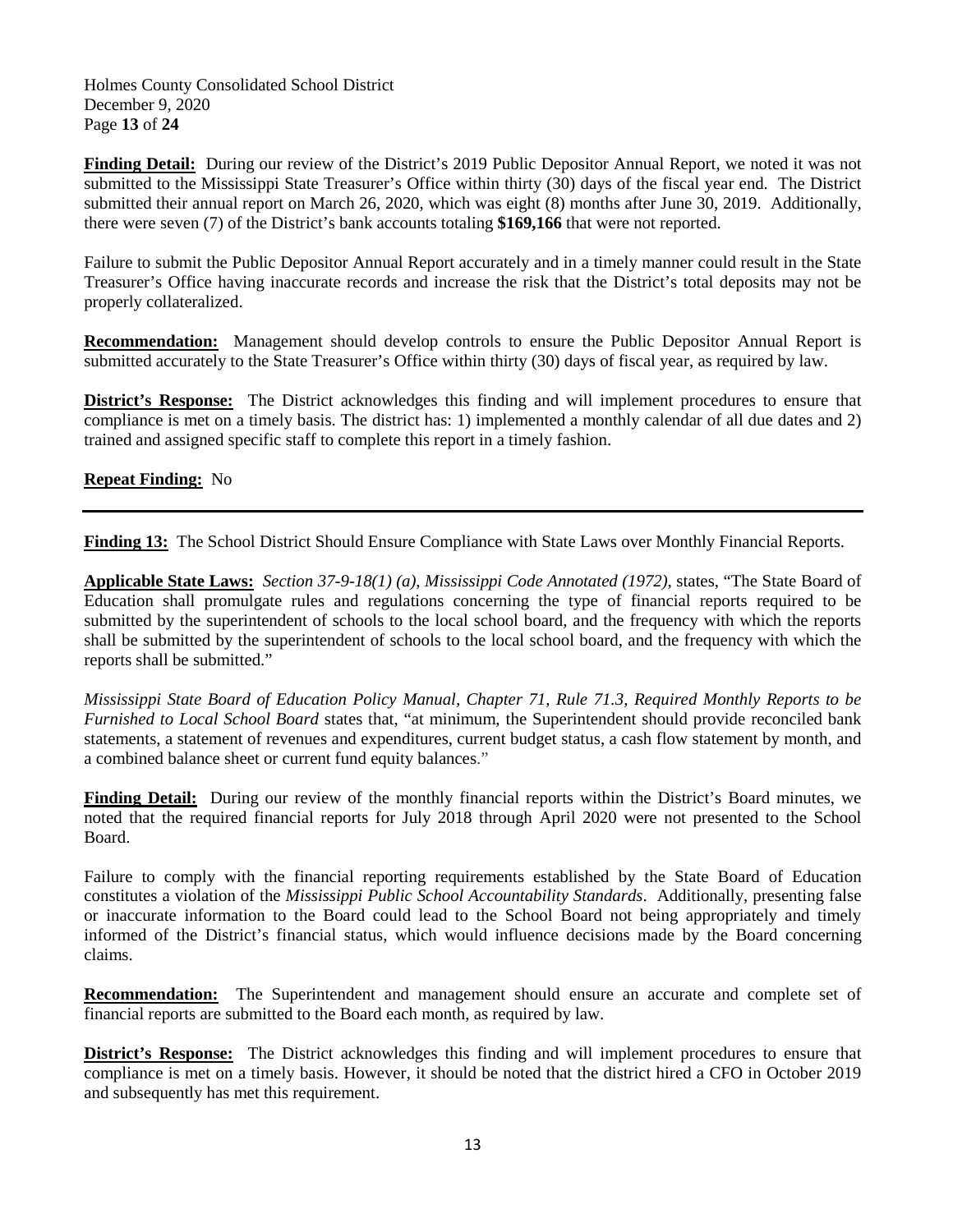Holmes County Consolidated School District December 9, 2020 Page **14** of **24**

## **Repeat Finding:** No.

**Finding 14:** The School District Should Ensure Compliance with State Laws over the Approval of Depositories.

**Applicable State Law:** *Section 37-7-333, Mississippi Code Annotated (1972)*, requires all public funds to be place in the depository or depositories selected by the School Board in the same manner as provided in Section *27-105-305, Mississippi Code Annotated (1972)* for the selection of county depositories. *Section 37-7-333*, *Mississippi Code Annotated (1972)*, also requires the bids of the financial institutions keeping school funds be effective on July 1<sup>st</sup> of each year. Further, School Boards are allowed to advertise and accept bids for depositories, not less than once every three (3) years, when the School Board determines that I can obtain a more favorable rate of interest and less administrative processing.

**Finding Detail:** During our review of depository bids, we noted that the Board's depository bid expired on June 30th, 2019. From July 1, 2020 to current, the School District's bank accounts were not covered under an approved depository.

Due to inadequate internal controls surrounding its depository, the District is not in compliance.

**Recommendation:** The School Board, Superintendent, and management should ensure compliance with *Section 37-7-333, Mississippi Code Annotated (1972)*, by properly accepting bids for depositories by July 1st every three (3) years.

**District's Response:** The District acknowledges this finding and will implement procedures to ensure that compliance is met on a timely basis. The information will be thoroughly reviewed, and the personnel involved with each of the note findings will receive professional development to ensure compliance with the District's policies and procedures.

**Repeat Finding:** No.

**Finding 15:** The School District Should Ensure Compliance with State Laws over Ad Valorem Escrow.

**Applicable State Law:** *Section 37-57-105(3), Mississippi Code Annotated (1972)*, states, "The aggregate receipts from ad valorem taxes levied for school district purposes, excluding collection fees, pursuant to this section and *Section 37-57-1* shall be subject to the increased limitation under *Section 37-57-107*; however, if the ad valorem tax effort in dollars requested by the school district for the fiscal year exceeds the next preceding fiscal year's ad valorem tax effort in dollars by more than four percent (4%) but not more than seven percent (7%), then the school board shall publish notice thereof once each week for at least three (3) consecutive weeks in a newspaper having general circulation in the school district involved, with the first publication thereof to be made not less than fifteen (15) days prior to the final adoption of the budget by the school board."

**Finding Detail:** During our testing of limitation of ad valorem taxes and homestead exemption reimbursements, we noted that the District received more ad valorem taxes and homestead exemptions reimbursements than the amount allowed by *Section 37-57-107, Mississippi Code Annotated (1972)*. The excess is the result of the District not requesting ad valorem from the County, advertising the tax increase in the local newspaper, and receiving more tax revenue from the County than the District's base amount.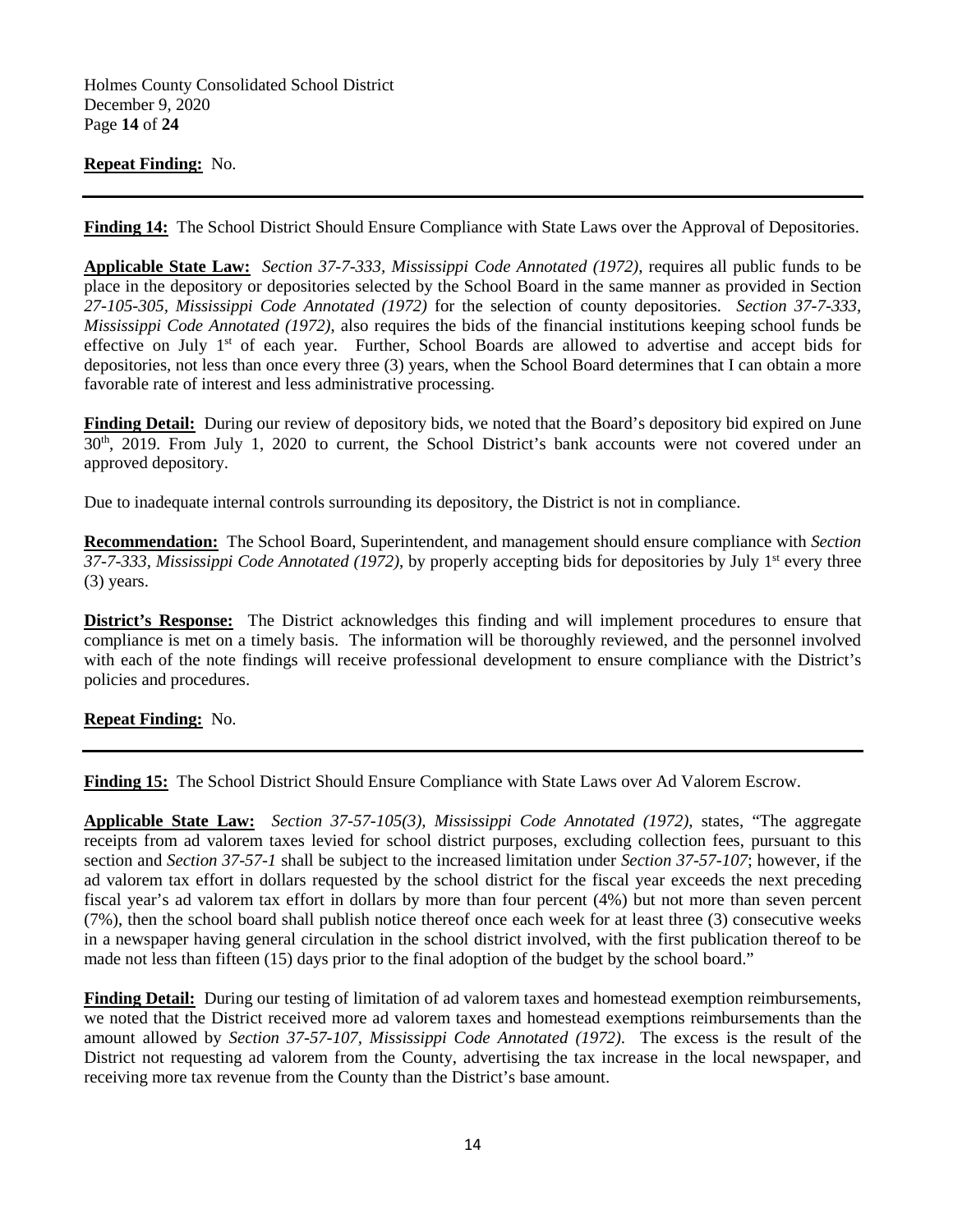Holmes County Consolidated School District December 9, 2020 Page **15** of **24**

Due to the calculation indicating a violation of *Section 37-57-107, Mississippi Code Annotated (1972)*, the excess collected during the 2018-2019 year totaling **\$499,100** should be restricted for one (1) year.

**Recommendation:** The School District should implement policies and procedures to ensure compliance with *Mississippi Code Section 37-57-107* and escrow the excess noted totaling **\$499,100**.

**District's Response:** The District acknowledges this finding and will work to provide additional supporting documentation.

**Repeat Finding:** No.

## **INSTANCES OF NONCOMPLIANCE WITH STATE LAW**

**Finding 16:** The School District Should Ensure Compliance with State Laws over Reemployment of Retired Public Employees.

**Applicable State Law:** *Section 25-11-127(4), Mississippi Code Annotated. (1972)*, states, "Notice shall be given in writing to the executive director, setting forth the facts upon which the employment is being made, and the notice shall be given within five (5) days from the date of employment and also from the date of termination of the employment."

*Mississippi Public Employment Retirement System (PERS) Board Regulation 34, Section 105*, states, "The lawfully employ a PERS service retiree under Section 103, the employer must notify PERS in writing of the terms of the eligible employment within five (5) days from the date of employment and also from the date of termination on a form prescribed by the Board. Failure by the employer to timely notify PERS may result in the assessment of \$300 penalty per occurrence payable by the employer."

**Finding Detail:** During the review of twenty-seven (27) Holmes County Consolidated School District's PERS Form 4Bs, we noted the following exceptions:

- Five (5) retirees were paid more than the allowed salary by PERS totaling **\$12,805**;
- All twenty-seven (27) PERS Form 4Bs did not have evidence of being filed within five (5) days of rehire;
- One (1) PERS Form 4B did not have evidence of the complete retirement date;
- The District did not accurately calculate the allowed salary of four (4) retired employees;
- The full-time salary compensation for three (3) retirees were not properly recorded on their PERS Form 4Bs; therefore, the allowed salary could not be accurately calculated; and
- Four (4) retirees' re-employment dates were not recorded on the PERS Form 4Bs.

Failure to file and complete the Form 4B, and comply with *Section 25-11-127(4)* could result in overpayment of a retiree and the School District being assessed penalties by PERS.

**Recommendation:** The Payroll Clerk should ensure the School District complies with *Section 25-11-127(4)* and PERS by properly paying employees, completing, and filing Form 4Bs within five (5) days.

**District's Response:** The District acknowledges this finding and will implement procedures to ensure that compliance is met on a timely basis. The information will be thoroughly reviewed and the personnel involved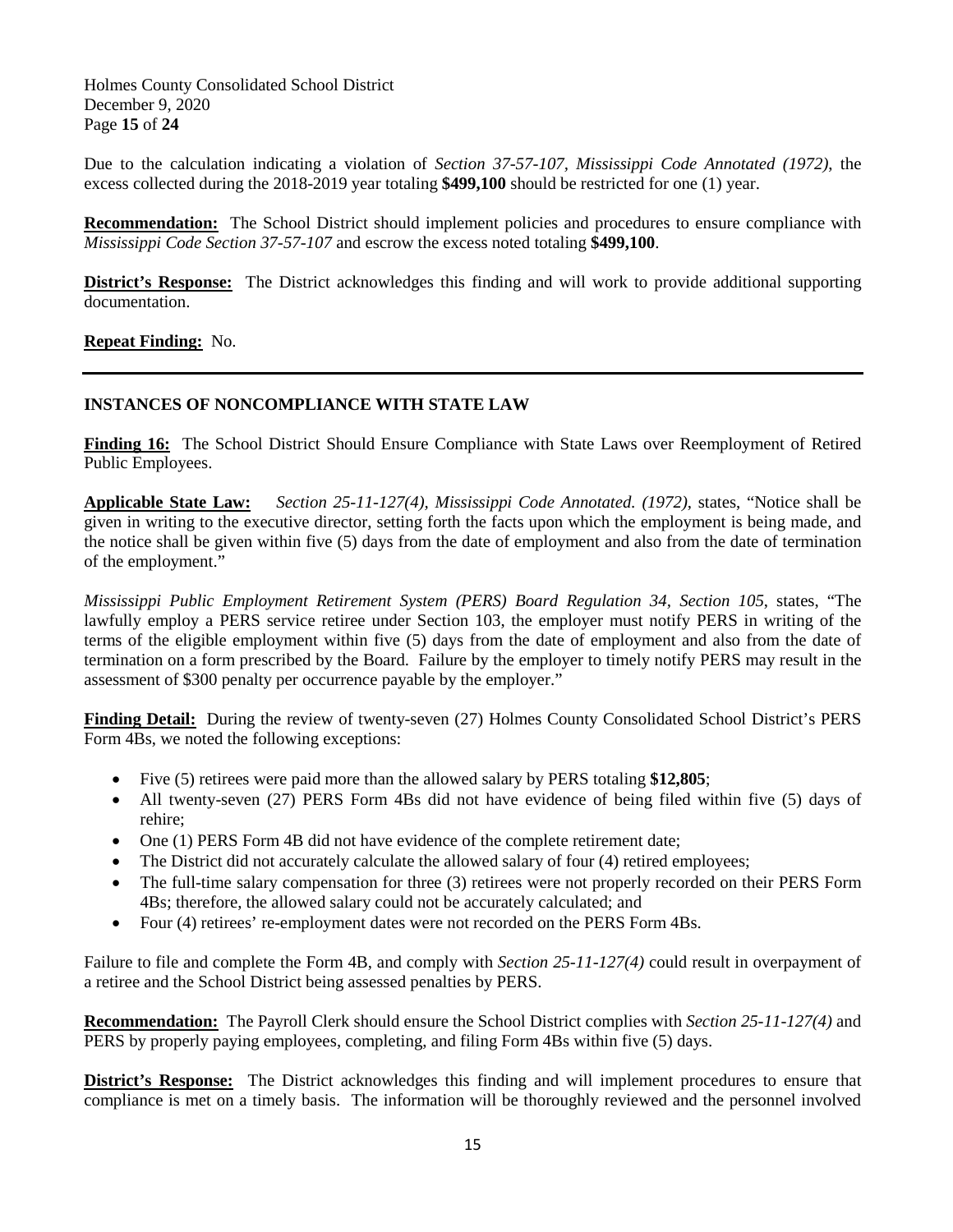Holmes County Consolidated School District December 9, 2020 Page **16** of **24**

with each of the noted findings will receive professional development to ensure compliance with the District's policies and procedures.

## **Repeat Finding:** No.

**Finding 17:** The School District Should Ensure Compliance with State Laws over Certified Employee's Salaries and Maintaining Background Checks and MDE Certifications in Personnel Files.

**Applicable State Laws:** *Section 37-9-33, Mississippi Code Annotated (1972) and Board Policy CGA, Administrative Personnel Compensation Guides and Contracts,* states, "In employing and contracting with appointed superintendents, principals, and certified employees, the school board shall in all cases determine whether the amount of salary to be paid such superintendent, principal, and certified employees is in compliance with the provisions of the adequate education program. No contracts shall be entered into where the salary of a superintendent, principal, or certified employee is to be paid, in whole or in part, from adequate education program funds except were the reimbursements of said chapter as to the amount of salary are fully met… The allowance in the Mississippi Adequate Education Program for teachers' salaries in each county and separate school district shall be determined and paid in accordance with the scale for teachers' salaries as provided in this subsection."

*Section 37-9-17, Mississippi Code Annotated (1972)*, states "current criminal records background checks and current child abuse registry checks are obtained, and that such criminal record information and registry checks are on file for any new hires applying for employment as a licensed or non-licensed employee at a school and not previously employed in such school under the purview of the State Board or at such local school district prior to July 1, 2000." Ultimately, the criminal records information and registry must be kept on file for any and all new hires. Additionally, employees employed under the recommendation of a personnel supervisor may not be paid compensation in excess of their approved contract without Board approval.

**Finding Detail:** During our testing of twenty (20) certified employees, we noted the following:

- Six (6) personnel files did not include the educator's certification;
- The District did not obtain background checks for sixteen (16) of its certified employees;
- Six (6) instances where the salary per contract did not agree with the Board-approved salary schedule;
- Three (3) salary increases without the School Board's approval totaling **\$3,533**; and
- Nine (9) instances where employee contracts were not included in the educator's personnel file;

**Recommendation:** The School District should strengthen controls to ensure criminal background checks and MDE certifications are obtained and maintained in personnel files of its employees, as required by law. Also, the School District should ensure salary increases are approved by the School Board.

**District's Response:** The District acknowledges this finding and will implement procedures to ensure that compliance is met on a timely basis. The information will be thoroughly reviewed and the personnel involved with each of the noted findings will receive professional development to ensure compliance with the District's policies and procedures regarding personnel. Training will include a review of MDE Accountability Process Standard 2, which communicates requirements regarding personnel, as well as state statues regarding personnel.

## **Repeat Finding:** No.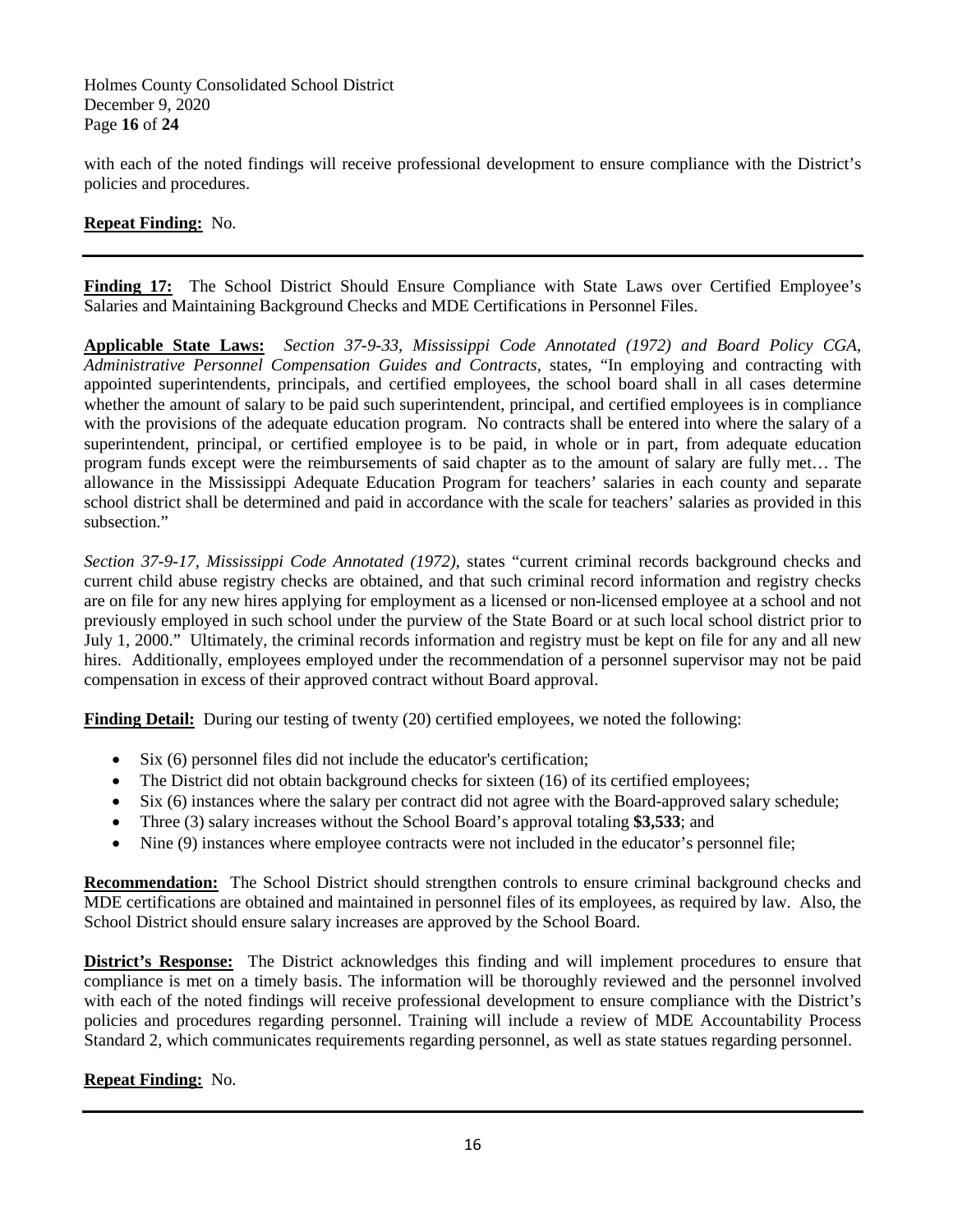Holmes County Consolidated School District December 9, 2020 Page **17** of **24**

**Finding 18:** The School District Should Ensure Compliance with State Laws over the Annual Sixteenth Section Schools Trust Land Report.

**Applicable State Law:** *Section 29-1-3(3), Mississippi Code Annotated (1972)*, states, "Any state, county or municipal official shall supply annually to the state land commissioner such sixteenth section management information as shall be requested by the commissioner. Such information shall include, but not be limited to, the following items pertaining to all new leases, rights of way, easements and sales of school trust lands: the number of acres in each parcel; the consideration paid for each transaction; the length and expiration of each lease, easement, or right of way; and the use to be made of each parcel. The applicable public official shall likewise report information requested by the state land commissioner upon principal fund investments. Such information shall include, but not be limited to, the following items: amounts of monies invested; dates of investment; where invested; form of investment; rate of return of each investment; and the amount of revenue earned upon each investment."

**Finding Detail:** During our review of Holmes County Consolidated School District's 2019 sixteenth section school trust report, we noted the District did not file the report with the Mississippi Secretary of State's Office until January 22, 2020; however, it was due on September 17, 2019.

Failure to file the 2019 sixteenth section school trust report as required by the Mississippi Secretary of State resulted in the District's noncompliance with *Mississippi Code Section 29-1-3(3)*.

**Recommendation:** The School District should ensure the District's annual sixteenth section school trust land report is filed with the Mississippi Secretary of State by the specified date, as required by state law.

**District's Response:** The District acknowledges this finding and will implement procedures to ensure that compliance is met on a timely basis. The information will be thoroughly reviewed and the personnel involved with each of the noted findings will receive professional development to ensure compliance with the district's policies and procedures.

**Repeat Finding:** No.

**Finding 19:** The School District Should Ensure Compliance with State Law over Sixteenth Section Shared Townships.

**Applicable State Law:** *Section 29-3-119, Mississippi Code Annotated* (1972), states, "The school district having jurisdiction and control of the sixteenth section or lieu lands in the township (the "custodial school district") shall pay to each other school district lying wholly or partly in the township which is entitled to a part of the township funds the district's pro rata share of the available township, as determined from the lists of children prepared pursuant to *Section 29-3-121*, *Mississippi Code Annotated* (1972), promptly after collecting such funds."

**Finding Detail:** During our testing of sixteenth section revenue, we noted there was no revenue from sixteenth sections shared with neighboring school districts: Attala, Madison, Yazoo, Kosciusko, Leflore, and Carroll County School Districts, as required by *Section 29-3-119, Mississippi Code Annotated (1972).*

Failure to properly share sixteenth section revenue as the custodial school distort could result in the misappropriation of public funds.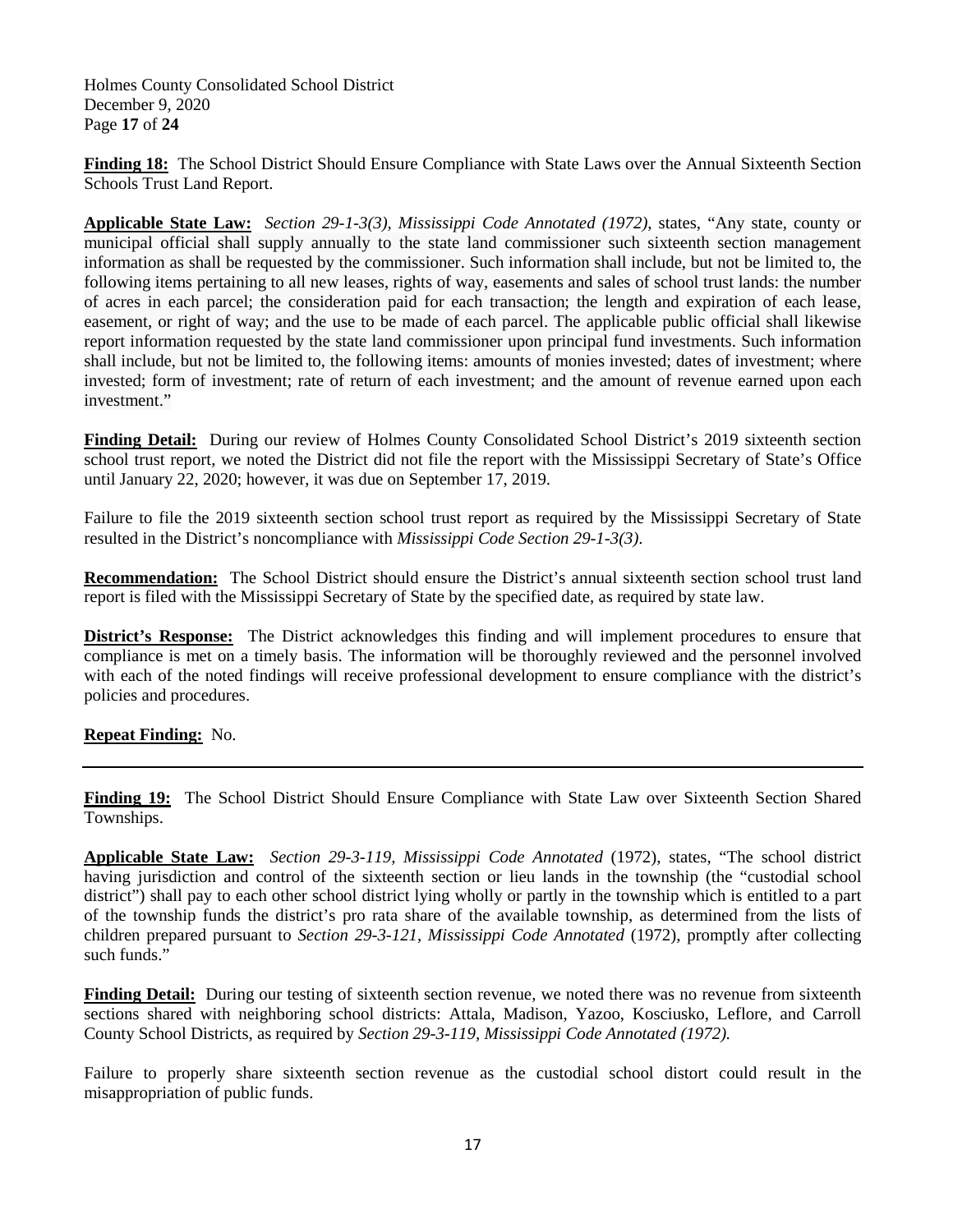Holmes County Consolidated School District December 9, 2020 Page **18** of **24**

**Recommendation:** The District should strengthen controls to ensure all revenues are promptly shared with appropriate District in accordance with *Section 29-3-119, Mississippi Code Annotated (1972)*.

**District's Response:** The District acknowledges this finding and will implement procedures to ensure that compliance is met on a timely basis. The district has implemented procedures to ensure that it is not repeated. Beginning in July 2020, the district employees a  $16<sup>th</sup>$  Section liaison, whose responsibility is to ensure compliance of 16<sup>th</sup> section lands, to include shared township.

**Repeat Finding:** No.

**Finding 20:** The School District Should Ensure Compliance with State Laws over Sixteenth Section Educable Child Lists.

**Applicable State Law:** *Section 29-3-121, Mississippi Code Annotated (1972)*, states, "It shall be the duty of the superintendent of each school district to make or cause to be made annual lists of the children enrolled in the schools of such district and who reside in such district, which lists shall be based upon the end of the first month enrollment required to be reported to the State Department of Education for the then current school year. The lists shall be made separately as to the townships in which such children reside. Such lists shall be filed with the superintendent of the custodial school district on or before December 31 of each year and the lists shall be used in making the division of the available funds of each township during the ensuring calendar year as provided by *Section 29-3-119, Mississippi Code Annotated (1972)*."

**Finding Detail:** During our review of Holmes County Consolidated School District's educable child lists, we noted for the 2018-2019 and 2019-2020 school years, lists were not filed until July 27, 2020.

Failure to file the educable child lists with the custodial district could result in forfeiting funds that the District would otherwise be entitled to.

**Recommendation:** The Superintendent and management should implement controls, policies, and procedures to ensure all lists are prepared and filed with the Superintendents of custodial district by December 31<sup>st</sup> of each year, in accordance with *Section 29-3-121, Mississippi Code Annotated (1972)*.

**District's Response:** The District acknowledges this finding and will implement procedures to ensure that compliance is met on a timely basis. The district has implemented procedures to ensure that it is not repeated. Beginning in July 2020, the district employs a  $16<sup>th</sup>$  Section liaison, whose responsibility is to ensure compliance of 16<sup>th</sup> section lands, to include shared township.

**Repeat Finding:** No.

Finding 21: The School District Should Ensure Compliance with State Laws over Sixteenth Section Taxes, Payments, Deposits, and Appraisals.

**Applicable State Laws:** *Section 29-3-57, Mississippi Code Annotated (1972),* states, "The superintendent of education shall keep a current docket as to the expiration date of all leases on sixteenth section lands; likewise, he shall keep a correct current docket upon the existing leases or any extensions thereof as to the amounts and time of payment of rentals provided for by such lease. It shall be the duty of the superintendent of education to collect promptly all rentals due and all principal and interest due upon loans and investments of sixteenth section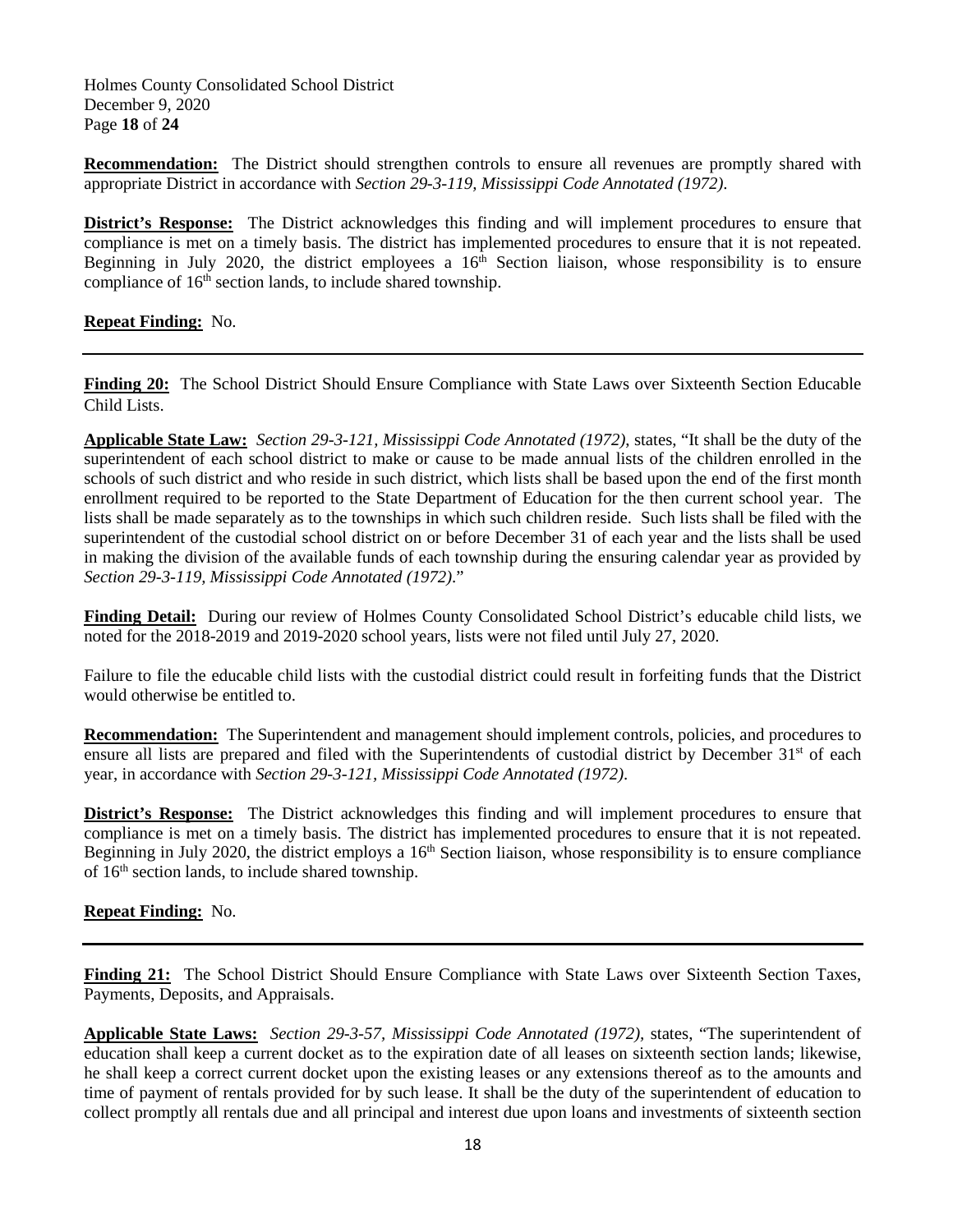Holmes County Consolidated School District December 9, 2020 Page **19** of **24**

funds. Upon a sixty (60) day default in payment of any rentals according to the terms of such lease, the lease shall be declared terminated unless the board of education finds extenuating circumstances were present, and the board shall inaugurate the proper legal proceedings to terminate such lease."

*Section 29-3-65, Mississippi Code Annotated (1972),* states, "One (1) year prior to the date, when any such lands, not subject to competitive bid procedures, shall become available for lease, the board of education shall appoint a competent appraiser to appraise the land and report to the board his recommendation for the fair market rental amount. The board shall then determine whether the same be a reasonable amount, and shall grant the lease pursuant to *Section 29-3-63*."

**Finding Detail:** During our review of Holmes County Consolidated School District, we noted the following exceptions over the District's Sixteenth Section leases:

- Seven (7) lease payments had not been paid to the District for one (1) to two (2) years; however, the lease agreements were not cancelled;
- Four (4) lease payments were paid more than sixty (60) days late; however, the lease agreements were not cancelled;
- Taxes were not current on two (2) leases and the lease agreements were not terminated;
- Six  $(6)$  deposits for lease payments were made six  $(6)$  to thirty-two  $(32)$  days late;
- One (1) lease payment was paid totaling **\$418** on February 28, 2020; however, the deposit was in the amount of \$**318**. On March 6, 2020, the additional **\$100** was deposited into the District's bank account;
- Twelve (12) lease agreements did not have files for each lease which would include documentation of appraisals; and
- None of the eighteen (18) receipts tested could be traced to the general ledger due to management's grouping of receipts, which did not include the receipt numbers, lease holders' names, or townships, sections, and ranges.

Failure to terminate lease agreements due to non-payment of rental payments, receipt rental payments, and appoint appraisers resulted in noncompliance with state laws and regulations.

**Recommendation:** We recommend the School Board should ensure lease payments are made within sixty (60) days, and an appraisal is appointed one (1) year before the rental of sixteenth section land, as required by laws and regulations.

**District's Response:** The District acknowledges this finding and will implement procedures to ensure that compliance is met on a timely basis. The information will be thoroughly reviewed and the personnel involved with each of the noted findings will receive professional development to ensure compliance with the district's policies and procedures.

## **Repeat Finding:** No.

**Finding 22:** The School District Should Ensure Compliance with State Laws over Statements of Economic Interest.

**Applicable State Law:** *Section 25-4-25, Mississippi Code Annotated (1972)*, provides that "Each of the following individuals shall file a statement of economic interest with the commission in accordance with the provisions of this chapter: a) Persons elected by popular vote..." *Section 25-4-29(1), Mississippi Code Annotated (1972)*, provides that "Required statements hereunder shall be filed as follows: a) Every incumbent public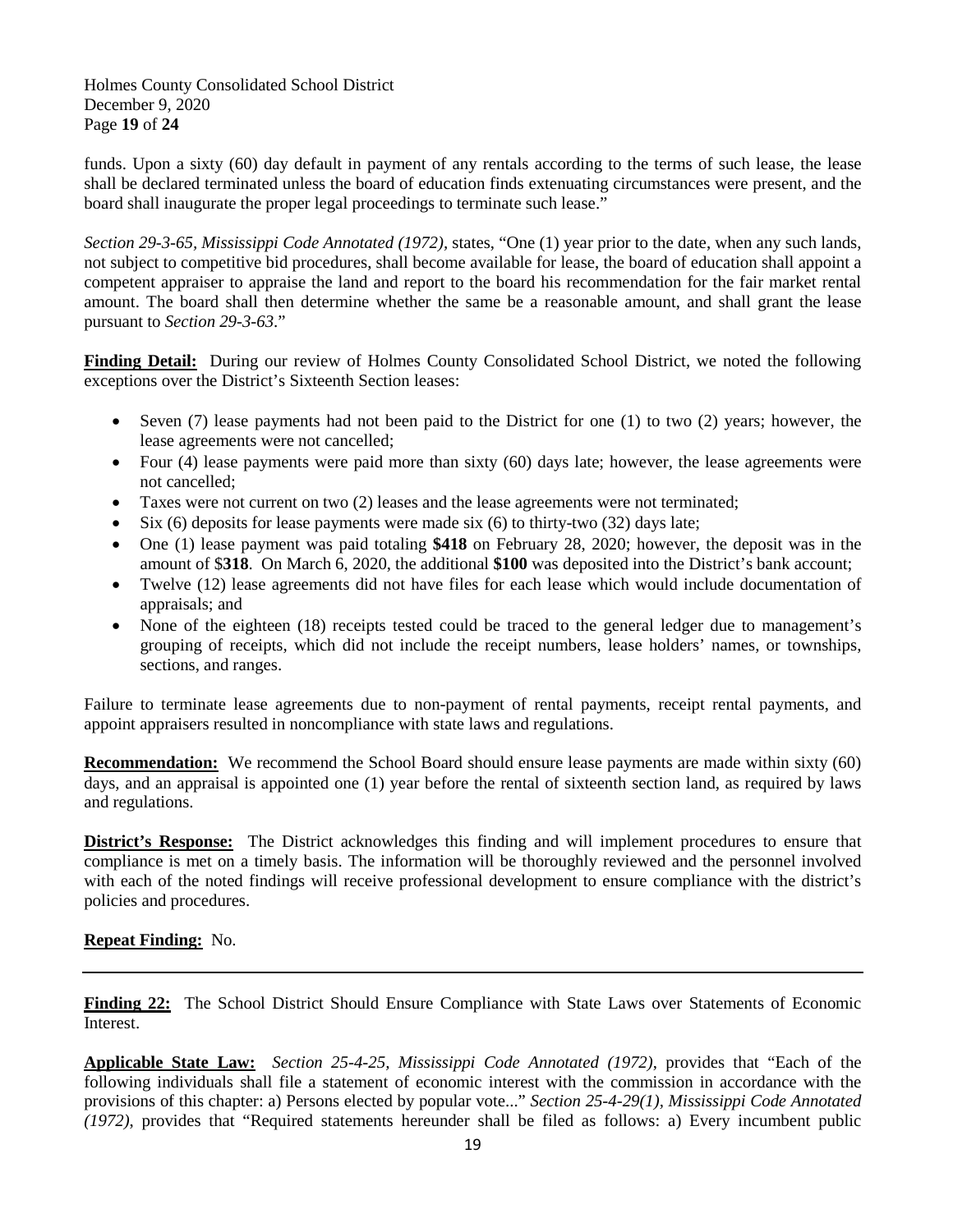Holmes County Consolidated School District December 9, 2020 Page **20** of **24**

official required….to file a statement of economic interest shall file such statement with the commission on or before May 1 of each year that such official holds office, regardless of duration...2) Any person who fails to file a statement of economic interest within thirty (30) days of the date of the statement is due shall be deemed delinquent by the commission…a fine of Fifty Dollars (\$50.00) per day, not to exceed a total fine of One Thousand Dollars (\$1,000.00) shall be assessed against the delinquent filer for each day thereafter in which the statement of economic interest is not properly filed. The commission shall enroll such assessment as a civil judgment with the circuit clerk in the delinquent filer's county of residence…"

**Finding Detail:** During our testing of the Statement of Economic Interest, we noted one (1) Board Member had not filed a Statement of Economic Interest by May 1st.

Failure to file the Statement of Economic Interest, as required by state law, results in non-compliance with *Section 25-4-25* and could result in fines being assessed and a civil judgment being enrolled against the delinquent filers, as allowed by *Section 25-4-29(2).*

**Recommendation:** We recommend the School Board Members file the Statement of Economic Interest annually, no later than May 1<sup>st</sup> of each year that such official holds office, regardless of the duration.

**District's Response:** The Board President brought his online Statements of Economic Interest current on August 6, 2020. In the future, the HCCSD Board will make the filing of Statement of Economic Interest an Agenda item at the Board's regular March and April Board meetings, to ensure compliance with the May 1 submission deadline.

## **Repeat Finding:** No.

**Finding 23:** The School District Should Ensure Compliance with State Laws over Board Meeting Attendance.

**Applicable State Law(s):** S*ection 37-6-13(2)(a)(b), Mississippi Code Annotated (1972),* states, "If a member of a school board misses twenty percent (20%) or more of the meetings of the school board during a calendar year, except for absences caused by required military duty, the member must reimburse the school district that portion of the total salary paid to the member that year which is proportionate to the number of meetings missed by the member in relation to the total number of school board meetings held during that year. For purposes of this subsection, consideration may be given only to meetings of which public notice is required. Before February 1 of each year, the president of each local school board shall submit a report to the State Board of Education containing the names of any members of the school board who missed twenty percent (20%) or more of the school board meetings during the preceding calendar year."

**Finding Detail:** During our review of Holmes County Consolidated School District Board members' attendance, we noted the following:

- Three (3) Board Members were absent for more than twenty percent (20%) of the 2019 calendar year Board meetings; and
- The School Board President did not submit a report containing the names of any member of the School Board who missed twenty percent (20%) or more of the meetings during the preceding calendar year to the State Board of Education.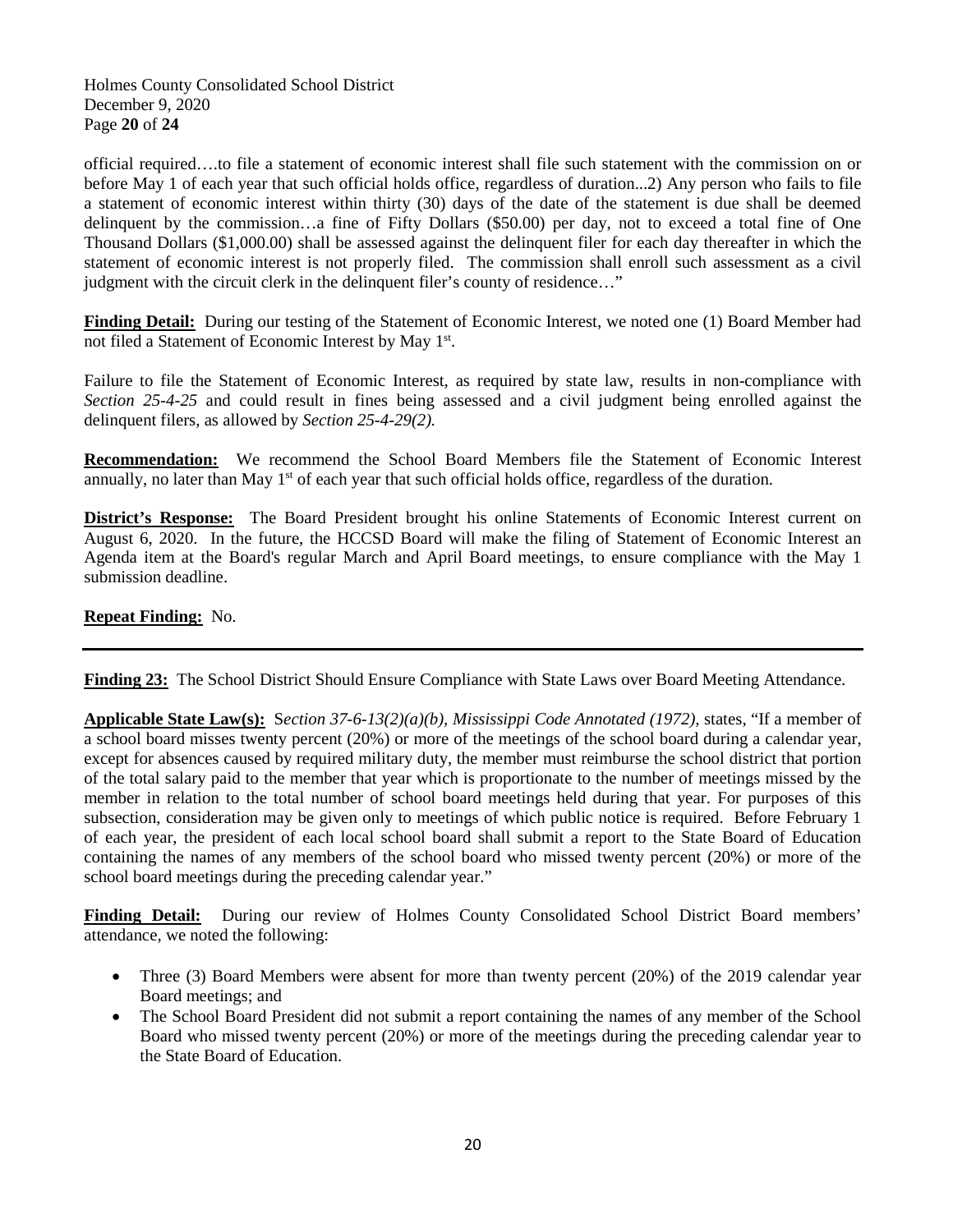Holmes County Consolidated School District December 9, 2020 Page **21** of **24**

Due to the Board Members not attending the required percentage of Board meetings, and not submitting a report of the names of its Board Members absent more than twenty percent (20%) of the Board meetings, the District is not in compliance with *Section 37-6-13(2)(a)(b)*.

**Recommendation:** The School District should ensure Board Members are present for more than eighty percent (80%) of the meetings each calendar year and report any absences over twenty percent (20%) to the State Board of Education by February 1st.

**District's Response:** There were eleven regular HCCSD Board meetings in 2019 (there was no regular meeting in July). No Board Member missed more than one regular meeting. Therefore, none of the Board Members missed more that 20% of the regularly scheduled meetings. There were an additional seventeen special Board meetings. The Board also notes that there were five (5) Board meetings alone during the month of June 2019. Two (2) Members did not miss any of the special meetings. Board Member Horton attended nine (9) of these special meetings for an attendance at nineteen (19) meetings in 2019. Board Member Dean attended twelve (12) of these special meeting for an attendance at twenty-two (22) meetings in 2019. Board Member Jones attended twelve (12) of these special meetings for an attendance at twenty-two (22) meetings in 2019. All of the HCCSD Board Members attended many more meetings than the average school board member from other districts. It would have been patently unfair for any Board Member to have any portion of their salary reduced when all of them attended so many meetings in 2019.

**Repeat Finding:** No.

**Finding 24:** The School District Should Ensure Compliance with State Laws over Surety Bonds.

**Applicable State Laws:** *Section 25-1-15(2), Mississippi Code Annotated (1972),* states, "A new bond in an amount not less than that required by law shall be secured upon employment and coverage shall continue by the securing of a new bond every four (4) years concurrent with the normal election cycle of the Governor or with the normal election cycle of the local government applicable to the employee."

*Section 37-6-15, Mississippi Code Annotated (1972),* states, "Before entering upon the discharge of the duties of his office, each member of the school board shall give a surety bond in the penal sum of Fifty Thousand Dollars (\$50,000), with sufficient surety, to be payable conditioned and approved in the manner provided by law. The school board may execute a blanket bond for each school district official and employee (including school business managers and any other employee who receipts and/or disburses school district funds) in the penalty of Fifty Thousand Dollars (\$50,000), unless a different penalty is prescribed by statute, to be payable, conditioned and approved in the manner provided by law. The premium on said bond shall be paid out of the school district maintenance fund."

*Section 37-39-21, Mississippi Code Annotated (1972),* states, "The purchasing agent of any school board, before entering upon his official duties in such capacity, shall furnish a good and sufficient surety bond in the penal sum of Fifty Thousand Dollars (\$50,000), with sufficient surety."

*Section 37-9-27, Mississippi Code Annotated (1972),* states, "The superintendent of any school district, before entering upon the duties of his office, shall furnish a good and sufficient surety bond in the penal sum of One Hundred Thousand Dollars (\$100,000.00), with sufficient surety."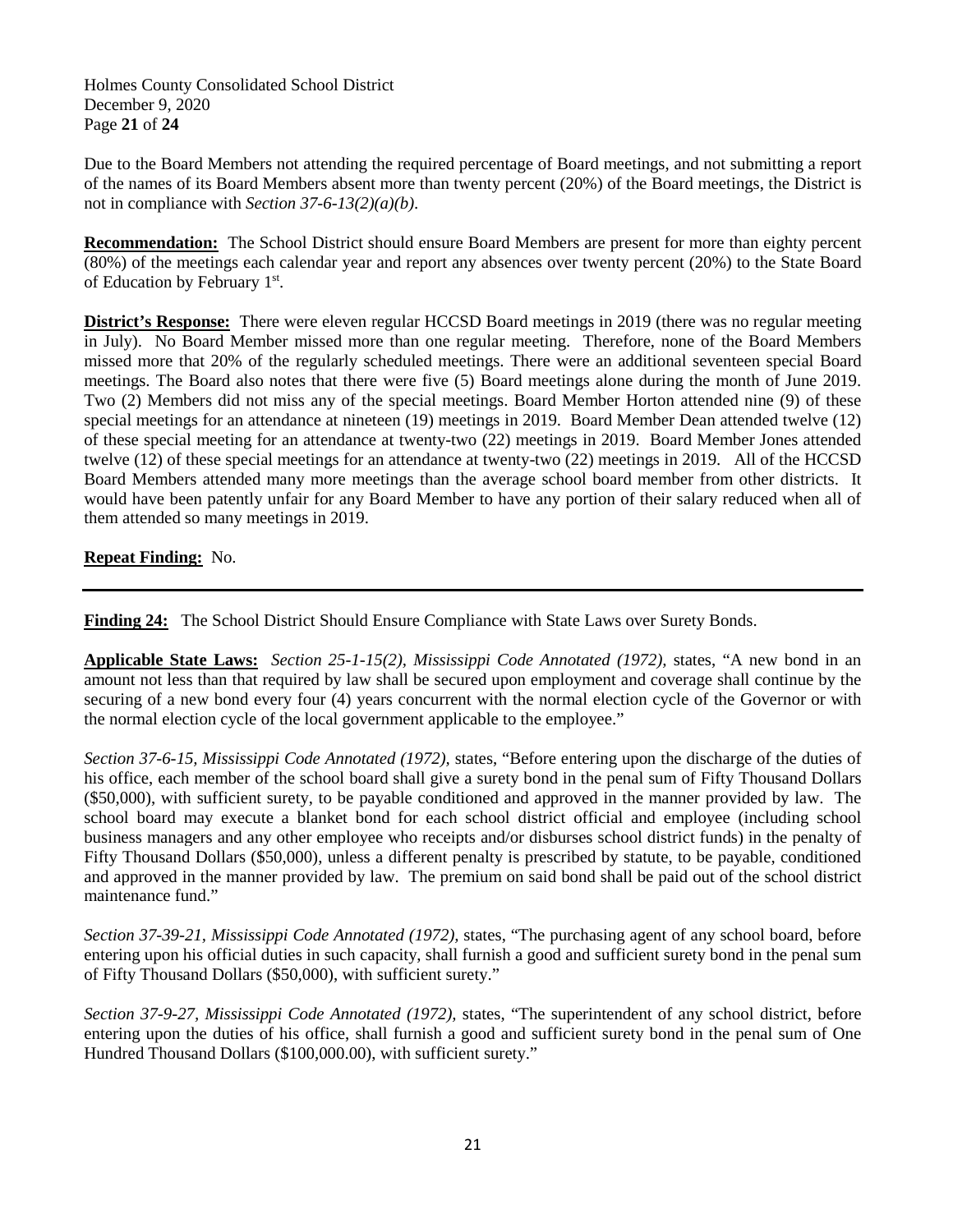Holmes County Consolidated School District December 9, 2020 Page **22** of **24**

*Section 37-9-31, Mississippi Code Annotated (1972),* states, "All school principals and attendance center principals shall furnish good and sufficient surety bonds in like manner as required of superintendents. The amount of such bonds shall be not less than Fifty Thousand Dollars (\$50,000), with sufficient surety."

**Finding Detail:** As a result of procedures performed, we noted the following exception with the District's surety bonds:

- Five (5) Board Members did not have bonds covering the period of January 1, 2019 to January 1, 2020;
- One (1) Board Member, two (2) Purchasing Agents', and five (5) Principals' bonds were not properly executed due to the lack of required signatures and not filed in the Chancery Clerk's office;
- The Superintendent was not bonded for fiscal year 2019; and
- The Business Manager was not bonded for their entire contract period.

Failure to have a bond in place for a specific term of office could limit the amount available for recovery if a loss occurred over multiple terms. Additionally, failure to comply with the state statue, by being correctly and sufficiently bonded, could result in the loss of public funds.

**Recommendation:** The School District should ensure that new bonds are secured every four (4) years concurrent with the normal election cycle of the Governor or with the normal election cycle of the local government applicable to the employee as statutorily required. Additionally, the Board should ensure all bonds for employees and officials' bonds are filed with the Chancery Clerk.

**District's Response:** The District acknowledges this finding and will implement procedures to ensure that compliance is met on a timely basis. The District is currently working to ensure all board members, appropriate district and school level administrators, and purchasing agents are properly bonded and that bond documentation is on file with the Chancery Court.

**Repeat Finding:** No.

**Finding 25:** The School District Should Ensure Compliance over Federal Laws over *Children's Internet Protection Act*.

**Applicable Federal Law:** The *Children's Internet Protection Act,* states*, "Sections 1721et seq. CIPA* provide that schools and libraries that have computers with Internet access must certify that they have in place Internet safety policies and technology protection measures in order to be eligible under *Section 254(h) of the Communications Act of 1934*, as amended (the Act), to receive discounted Internet access, Internet services, and internal connection services." Accordingly, schools are required to implement "technology protection measures" to block or filter internet access to content that is obscene, child pornography, or with respect to use of computers with Internet access to minors. Schools must also monitor the online activities of minors and provide for the education of minors about appropriate online behavior.

**Finding Detail:** During our testing of Holmes County Consolidated School District's internet content filters, we noted that the School District currently relies solely on the internet content filter administered by its internet service provider. At the time of our testing, the service provider's content filter failed to block access to inappropriate content. Failure to ensure that inappropriate online content was effectively blocked or filtered resulted in non-compliance with the *Children's Internet Protection Act*.